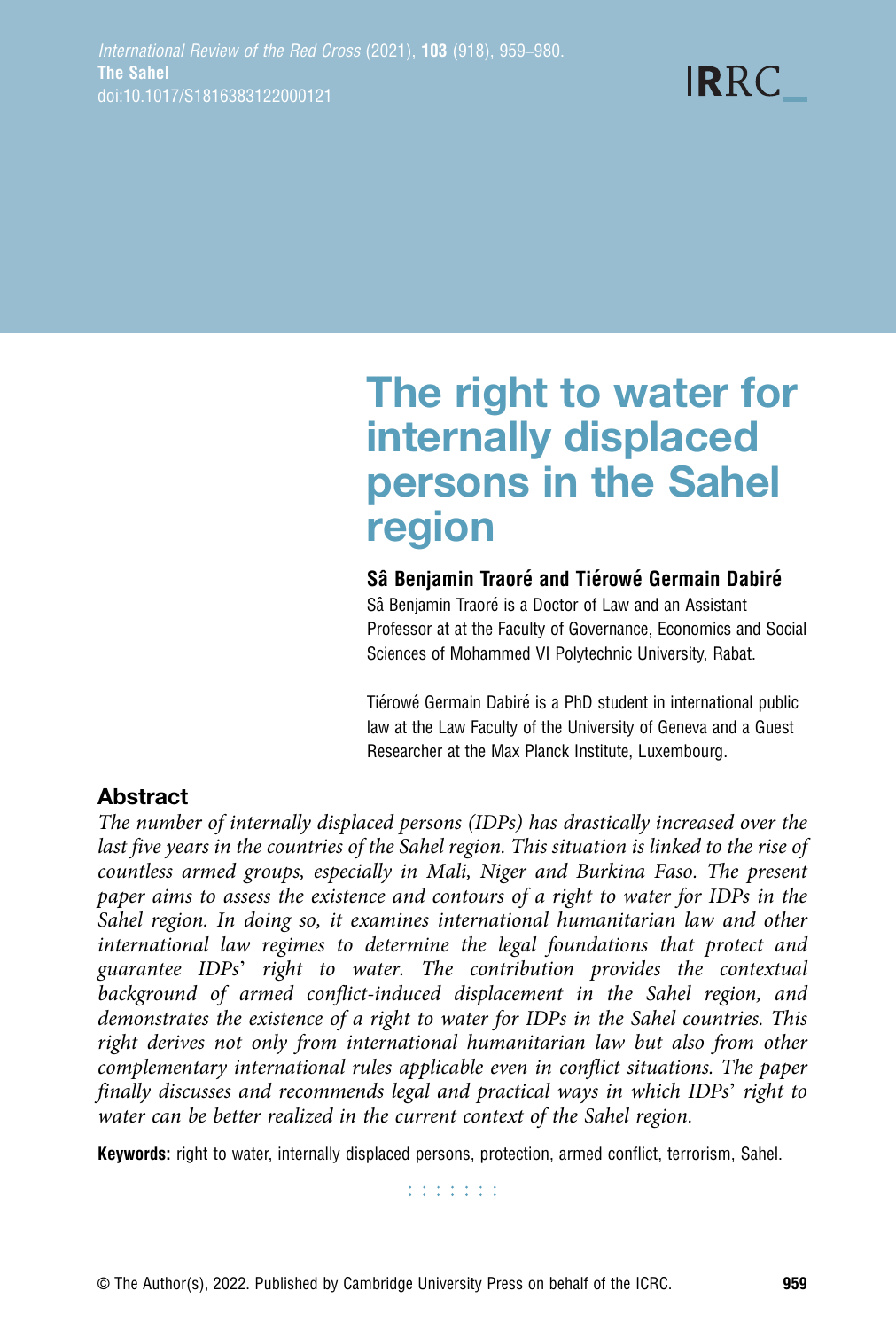#### Introduction

According to the United Nations (UN) Secretary-General, the total number of internally displaced persons (IDPs) and refugees in the Sahel region reached close to 5 million in 2020.<sup>1</sup> These displacements are the result of the unprecedented security crisis in the region. While it is difficult to trace the origins of the crisis, it has been exacerbated by a proliferation of armed groups in the region, $2$ particularly following NATO's military intervention in Libya.3 These armed groups engage in hostilities with State armed forces and with the multinational forces present in the region, and sometimes even fight each other. $4$  The conflict has had numerous, wide-ranging consequences:<sup>5</sup> inter alia, State borders in the Sahel region have become more porous, the illicit drugs trade has gained ground in the region, $6$  and there has been large-scale civilian displacement, $7$  making the conflict cross-border in nature.<sup>8</sup>

IDPs in the Sahel warrant particular attention given the climate conditions,<sup>9</sup> extreme poverty<sup>10</sup> and "natural drought"<sup>11</sup> common in the region, all

- 1 UN Security Council, Report of the Secretary-General on the activities of the United Nations Office for West Africa and the Sahel, UN Doc. S/2020/1293, 24 December 2020, p. 7, paras 31 ff. This figure has since increased: see Office of the UN High Commissioner for Refugees (UNHCR), "Grim Milestone as Sahel Violence Displaces 2 Million Inside Their Countries", statement by UNHCR spokesperson Boris Cheshirkov, 22 January 2021, available at: [www.unhcr.org/news/briefing/2021/1/600a92e4125/grim-milestone-sahel-violence-displaces-2](https://www.unhcr.org/fr/news/briefing/2021/1/600ab051a/bien-triste-jalon-violence-sahel-deplace-2-millions-personnes-sein-pays.html) [million-inside-countries.html](https://www.unhcr.org/fr/news/briefing/2021/1/600ab051a/bien-triste-jalon-violence-sahel-deplace-2-millions-personnes-sein-pays.html) (all internet references were accessed in February 2022).
- 2 See, in particular, the map created by the Armed Conflict Location and Event Data Project (ACLED), available at: [https://acleddata.com/dashboard/#/dashboard.](https://acleddata.com/dashboard/%23/dashboard) See also European Council on Foreign Relations, "Mapping Armed Groups in Mali and the Sahel", available at: [https://ecfr.eu/special/sahel\\_mapping.](https://ecfr.eu/special/sahel_mapping)
- 3 Mathieu Pellerin, "Sahel: Libyan Contagion", Politique Étrangère, Vol. 77, No. 4, 2012; Mohamed Eljarh, Les défis et enjeux sécuritaires dans l'espace sahélo-sahélien, 2016, available at: [https://library.fes.de/pdf](https://library.fes.de/pdf-files/bueros/fes-pscc/14015.pdf)[files/bueros/fes-pscc/14015.pdf.](https://library.fes.de/pdf-files/bueros/fes-pscc/14015.pdf) See also UN Security Council, Report of the Assessment Mission on the Impact of the Libyan Crisis on the Sahel Region, UN Doc. S/2012/42, 18 January 2012, paras 13 ff.
- 4 See ACLED, above note 2; European Council on Foreign Relations, above note 2. In particular, see Laurence Aïda Ammour, "Spotlight: How Violent Extremist Groups Exploit Intercommunal Conflicts in the Sahel", Africa Center for Strategic Studies, 26 February 2020.
- 5 There is a need for water, health care, accommodation, food and financial resources; see UN Office for the Coordination of Humanitarian Affairs, Humanitarian Needs and Requirements Overview: Sahel Crisis, April 2021, available at: [https://reliefweb.int/sites/reliefweb.int/files/resources/2021%20Sahel%20Crisis%](https://reliefweb.int/sites/reliefweb.int/files/resources/2021%20Sahel%20Crisis%20HNRO%20EN.pdf) [20HNRO%20EN.pdf](https://reliefweb.int/sites/reliefweb.int/files/resources/2021%20Sahel%20Crisis%20HNRO%20EN.pdf).
- 6 Simon Julien, "The Sahel as a Drug Transit Zone: Actors and Political Consequences", Hérodote, Vol. 142, No. 3, 2011; Serigne Bamba Gaye, Connexions entre groupes djihadistes et réseaux de contrebande et de trafics illicites au Sahel, 2017, available at: <https://library.fes.de/pdf-files/bueros/fes-pscc/14175.pdf>
- 7 The Special Rapporteur on the Human Rights of Internally Displaced Persons focuses primarily on people who have been forcibly displaced: see UN General Assembly, Report of the Special Rapporteur on the Human Rights of Internally Displaced Persons, UN Doc. A/74/261, 31 July 2019.
- 8 See Alain Antil, "Sahel: The Basis of a Disaster", Politique Étrangère, Vol. 84, No. 3, 2019; see also International Committee of the Red Cross (ICRC), "A Conflict without Borders Continues to Play Out in the Sahel", news release, 8 July 2020, available at: [www.icrc.org/en/document/conflict-without](https://www.icrc.org/en/document/conflict-without-borders-continues-play-out-sahel)[borders-continues-play-out-sahel.](https://www.icrc.org/en/document/conflict-without-borders-continues-play-out-sahel)
- 9 International Crisis Group, The Central Sahel: Scene of New Climate Wars?, Africa Report No. 154, 2020, available at: [www.crisisgroup.org/africa/sahel/b154-le-sahel-central-theatre-des-nouvelles-guerres-climatiques](http://www.crisisgroup.org/africa/sahel/b154-le-sahel-central-theatre-des-nouvelles-guerres-climatiques).
- 10 See, for example, World Bank, Annual Report 2020, 2020, available at: [https://openknowledge.worldbank.](https://openknowledge.worldbank.org/handle/10986/2127) [org/handle/10986/2127.](https://openknowledge.worldbank.org/handle/10986/2127)
- 11 Catherine Baron and Alain Bonnassieu, "Les enjeux de l'accès à l'eau en Afrique de l'ouest: Diversité des modes de gouvernance et conflit d'usages", Monde en Développement, Vol. 156, No. 4, 2011.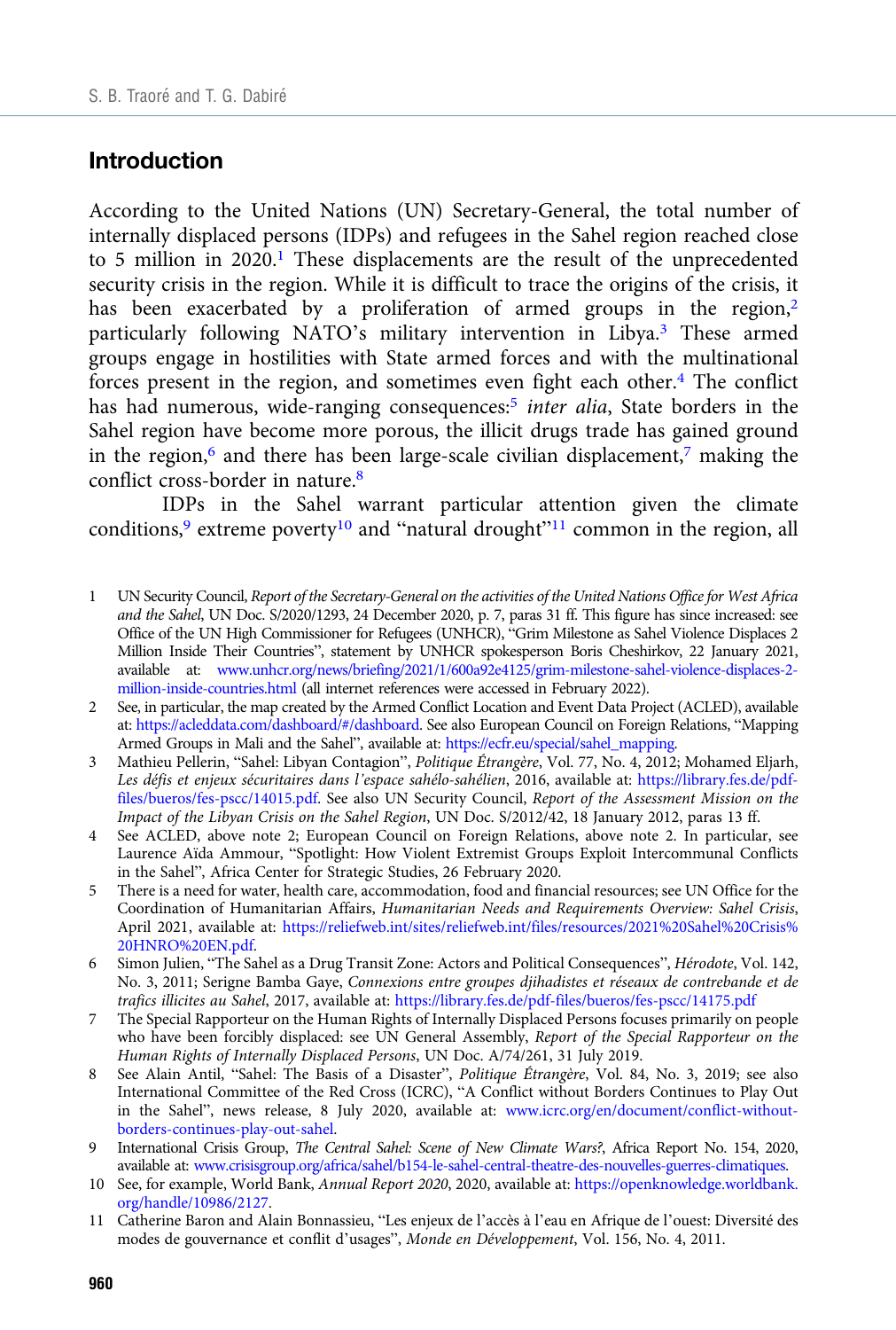of which have been exacerbated by the COVID-19 pandemic.<sup>12</sup> Ensuring that these IDPs have access to water has therefore become one of the most critical, longstanding challenges in the Sahel<sup>13</sup> – water scarcity and the ongoing armed conflicts have increased competition for water resources among local communities, the State and armed groups.14 The present authors' decision to look at the right to water of IDPs in this region is therefore extremely relevant. Under the African Union Convention for the Protection and Assistance of Internally Displaced Persons in Africa (Kampala Convention), IDPs are

persons or groups of persons who have been forced or obliged to flee or to leave their homes or places of habitual residence, in particular as a result of or in order to avoid the effects of armed conflict, situations of generalized violence, violations of human rights or natural or human-made disasters, and who have not crossed an internationally recognized State border.<sup>15</sup>

This definition makes the distinction between IDPs and refugees, $16$  and also between forcibly displaced people and voluntarily displaced people who may have left the countryside or moved to a different city for any number of reasons.

- 13 See UN General Assembly, Report of the Special Rapporteur on the Human Rights to Safe Drinking Water and Sanitation, UN Doc. A/75/208, 21 July 2020, pp. 17, 21; ICRC, Internally Displaced Persons and International Humanitarian Law, Geneva, 2017; Nina Birkeland, "International Displacement: Global Trends in Conflict-Induced Displacement", International Review of the Red Cross, Vol. 91, No. 875, 2009; Catherine Phuong, The International Protection of Internally Displaced Persons, Cambridge University Press, Cambridge, 2005. See also the periodic reports of the UN Secretary-General on the activities of the UN Office for West Africa and the Sahel, particularly UN Doc. S/2016/1057, 14 December 2016. See also Human Rights Watch, World Report 2020: Events of 2019, January 2020, pp. 22–65; Amnesty International, Human Rights in Africa: Review of 2019, 2020, pp. 12–33.
- 14 Boko Haram's control of the Lake Chad region is a key example of this. See Christian Seignobos, "Boko Haram and Lake Chad: An Extension or a Sanctuary?", Afrique Contemporaine, Vol. 255, No. 3, 2015. During his 2020 visit to the internal displacement camps in Burkina Faso, the UN High Commissioner for Refugees went as far as to say that: "[t]here is a dramatic lack of water everywhere, and there are no latrines". See "Burkina Faso: Le patron du HCR, au chevet des déplacés internes à Kaya et Dori", RFI, 5 February 2020, available at: [www.rfi.fr/fr/afrique/20200205-burkina-faso-hcr-filippo-grandi](https://www.rfi.fr/fr/afrique/20200205-burkina-faso-hcr-filippo-grandi-chevet-d%C3%A9plac%C3%A9s-kaya-dori)[chevet-d%C3%A9plac%C3%A9s-kaya-dori.](https://www.rfi.fr/fr/afrique/20200205-burkina-faso-hcr-filippo-grandi-chevet-d%C3%A9plac%C3%A9s-kaya-dori)
- 15 African Union Convention for the Protection and Assistance of Internally Displaced Persons in Africa, 23 October 2009 (entered into force 6 December 2012) (Kampala Convention), Art. 1(k).
- 16 One of the main differences between IDPs and refugees is that refugees have crossed an international border; another is the reasons underlying their displacement. See Caroline Lantero, Le droit des réfugiés entre droits de l'homme et gestion de l'immigration, Bruylant, Brussels, 2010, pp. 9, 65; Erika Feller, Volker Türk and Frances Nicholson (eds), Refugee Protection in International Law: UNHCR's Global Consultations on International Protection, Cambridge University Press, Cambridge, 2003. According to UNHCR, there are close to 1 million refugees in Burkina Faso, Mali and Niger. See the R4Sahel Coordination Platform for Forced Displacements in Sahel, available at: [https://data2.unhcr.org/en/](https://data2.unhcr.org/en/situations/sahelcrisis) [situations/sahelcrisis](https://data2.unhcr.org/en/situations/sahelcrisis). In Africa, issues relating to refugee rights are governed by the Geneva Convention relating to the Status of Refugees, 28 July 1951, and the Organization of African Unity Convention Governing the Specific Aspects of Refugee Problems in Africa, 10 September 1969.

<sup>12</sup> See ICRC, The Sahel Region: Helping People in Burkina Faso, Chad, Mali, Mauritania, and Niger to Cope with the Cumulative Effects of Conflict, Climate Change, and the COVID-19 Pandemic, Budget Extension Appeal, Geneva, 6 July 2020, p. 2.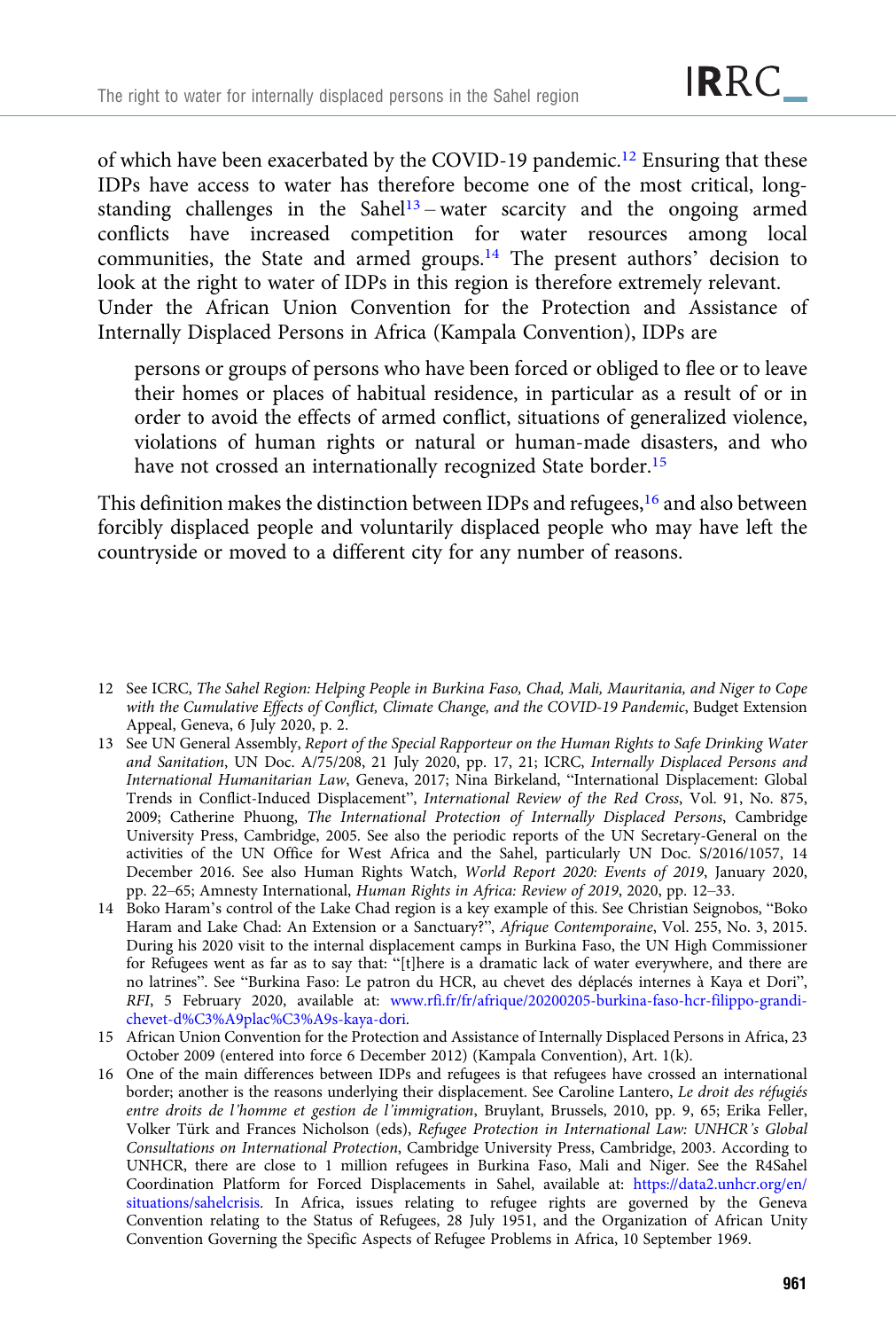Recognizing the right to water as a fundamental human right has been a long process, both politically and legally.<sup>17</sup> Politically speaking, States have considered the right to water to be a socially driven objective and a soft law, making it a declared yet imprecise right.18 Legally speaking, the right to water was initially recognized implicitly<sup>19</sup> before being recognized explicitly. The right to water is recognized as an explicit substantive right, but has not really acquired the status of a stand-alone right.20 It is often invoked in connection with other rights, such as the right to sanitation<sup>21</sup> and the right to an adequate standard of living,22 and issues are often raised concerning its substance, ownership and effectiveness.23

As defined by the Committee on Economic, Social and Cultural Rights (CESCR), the right to water "entitles everyone to sufficient, safe, acceptable, physically accessible and affordable water for personal and domestic uses".<sup>24</sup> Ensuring that water is available means ensuring sufficient and continuous access, while "safe" and "acceptable" means water that is free from micro-organisms, chemical substances and radiological hazards that constitute a threat to a person's health. Accessibility covers not only physical accessibility, which means ensuring that there is water in the immediate proximity and that it is accessible to all sections of the population, but also economic accessibility through nondiscrimination, and the accessibility of information relating to water.

When looking at the substance and characteristics of the right to water, the question arises as to whether and to what extent international law protects and

- 17 Laurence Boisson de Chazournes, "Le droit à l'eau et la satisfaction des besoins humains: Notions de justice", in Denis Alland et al. (eds), Unity and Diversity in International Law: Essays in Honour of Professor Pierre Marie Dupuy, Martinus Nijhoff, Leiden, 2014.
- 18 Christophe Golay, Droit à l'alimentation et accès à la justice, Graduate Institute of International and Development Studies, Geneva, 2009, p. 30.
- 19 Universal Declaration of Human Rights, 10 December 1948, Art. 25(1); International Covenant on Economic, Social and Cultural Rights, 16 December 1966, Art. 11. See also Marie-Catherine Petersmann, Les sources du droit à l'eau en droit international, Editions Johanet, Paris, 2013, p. 12.
- 20 Pierre Thielborger, The Right(s) to Water, European University Institute, Florence, November 2010, pp. 82–83.
- 21 See Human Rights Council, Report of the Independent Expert on the Issue of Human Rights Obligations related to Access to Safe Drinking Water and Sanitation, UN Doc. A/HRC/12/24, 1 July 2009. In its General Comment No. 14 on "The Right to the Highest Attainable Standard of Health", 2000, the Committee on Economic, Social and Cultural Rights (CESCR) stated that it interpreted "the right to health, as defined in article 12.1 [of the International Covenant on Economic, Social and Cultural Rights], as an inclusive right extending not only to timely and appropriate health care but also to the underlying determinants of health, such as access to safe and potable water".
- 22 Stephen C. McCaffrey, "A Human Right to Water: Domestic and International implications", Georgetown International Environmental Review, Vol. 5, No. 1, 1992.
- 23 In terms of ownership of the right to water, some scholars question the issue without providing a definitive answer. See Pierre-Marie Dupuy, "Le droit à l'eau: Droit de l'homme ou droit des Etats?", in Marcelo Kohen (ed.), Promoting Justice, Human Rights and Conflict Resolution through International Law: Liber Amicorum Lucius Caflisch, Martinus Nijhoff, The Hague, 2007.
- 24 See CESCR, General Comment No. 15, "The Right to Water (Articles 11 and 12 of the International Covenant on Economic, Social and Cultural Rights)", UN Doc. E/C.12/2002/11, 20 January 2003, p. 2, para. 2. This same definition was used by the African Commission on Human and Peoples' Rights (ACHPR): see ACHPR, Guidelines on the Right to Water in Africa, adopted at the 26th Extra-Ordinary Session of the ACHPR, Banjul, 16–30 July 2019. See also UNGA Res. 64/292, 28 July 2010.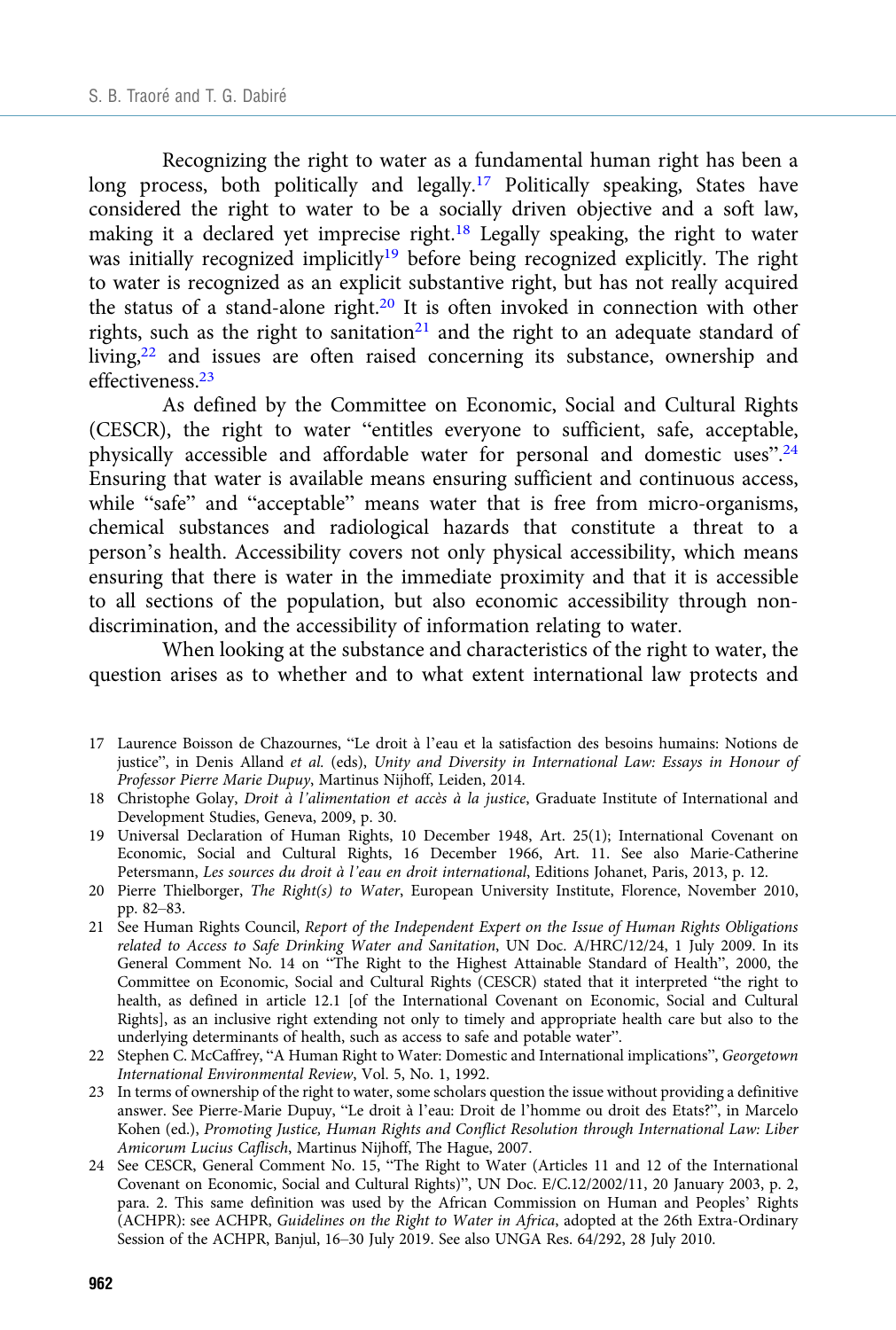guarantees the right to water of IDPs in States in the Sahel region and whether this right is respected in practice. This study looks at the law governing armed conflicts and other branches of international law to determine the legal foundations that protect and guarantee the right to water for IDPs. It begins with an overview of the situation of IDPs in the region; it then looks at the central issue of the existence of a right to water for people displaced by armed conflict in the countries in the Sahel, and lastly, it reviews the legal and practical ways in which this right is realized.

# Legal classification of the situations of violence leading to internal displacements in the Sahel States

The Sahel is the region between the Sahara Desert to the north and Sudan to the south. It is a long stretch of territory covering around ten States, with an arid bioclimate.25 The region has always been a crossroads for trade, exchanges and livestock, and has often been an area of displacement.

While there are numerous reasons for internal displacement, the armed violence that has marred the region for close to a decade is one of the main causes of the massive flows of IDPs in the region, $26$  especially in what is known as the Central Sahel, which is the border area between Mali, Burkina Faso and Niger.27 It is therefore essential to determine the legal classification of the situations of violence in the region, as a legal or practical response to the situation of these displaced people can only be carried out under international humanitarian law (IHL) if that law is applicable to the situation at hand.<sup>28</sup>

However, the legal classification of the situation in the Sahel is not straightforward, as attacks can be sporadic, often no group claims for responsibility for the attacks, and some armed groups are unidentified and lack a formal structure.29 Assessing the level of violence should make it possible to determine whether or not there is a non-international armed conflict in the

<sup>25</sup> See Abdoul Hameth Ba, Acteurs et territoires du Sahel: Rôle des mises en relation dans la recomposition des territoires, ENS Éditions, Lyon, 2007.

<sup>26</sup> UNHCR, Sahel Crisis: Responding to the Urgent Needs of Refugees, Internally Displaced, Returnees and Others of Concern, June 2020, available at: [https://reliefweb.int/report/burkina-faso/sahel-crisis-2020](https://reliefweb.int/report/burkina-faso/sahel-crisis-2020-responding-urgent-needs-refugees-internally-displaced) [responding-urgent-needs-refugees-internally-displaced.](https://reliefweb.int/report/burkina-faso/sahel-crisis-2020-responding-urgent-needs-refugees-internally-displaced)

<sup>27</sup> International Crisis Group, above note 9.

<sup>28</sup> As a general rule, the application of IHL presupposes the existence of an armed conflict. See Nils Melzer, International Humanitarian Law: A Comprehensive Introduction, coord. Etienne Kuster, ICRC, Geneva, 2018, p. 49. For a more nuanced position, see Robert Kolb, Advanced Introduction to International Humanitarian Law, Edward Elgar, Geneva, 2014, pp. 93 ff.

<sup>29</sup> The reasons for the lack of identification are usually strategic: see ACLED, Unidentified Armed Groups, 2012, pp. 1–2, available at: [www.jstor.org/stable/resrep03815](http://www.jstor.org/stable/resrep03815). In Burkina Faso, three main groups are operational: Ansarul Islam, created by Malam Ibrahim Dicko, a radical preacher from Soum province in the north of the country; Islamic State in the Greater Sahara, also known as Islamic State in the West Africa Province; and the Group for the Support of Islam and Muslims, which seems to be active in the north of the country, as well as in the east and west. See International Crisis Group, The Social Roots of Jihadist Violence in Burkina Faso's North, Africa Report No. 254, 12 October 2017, pp. 3–4.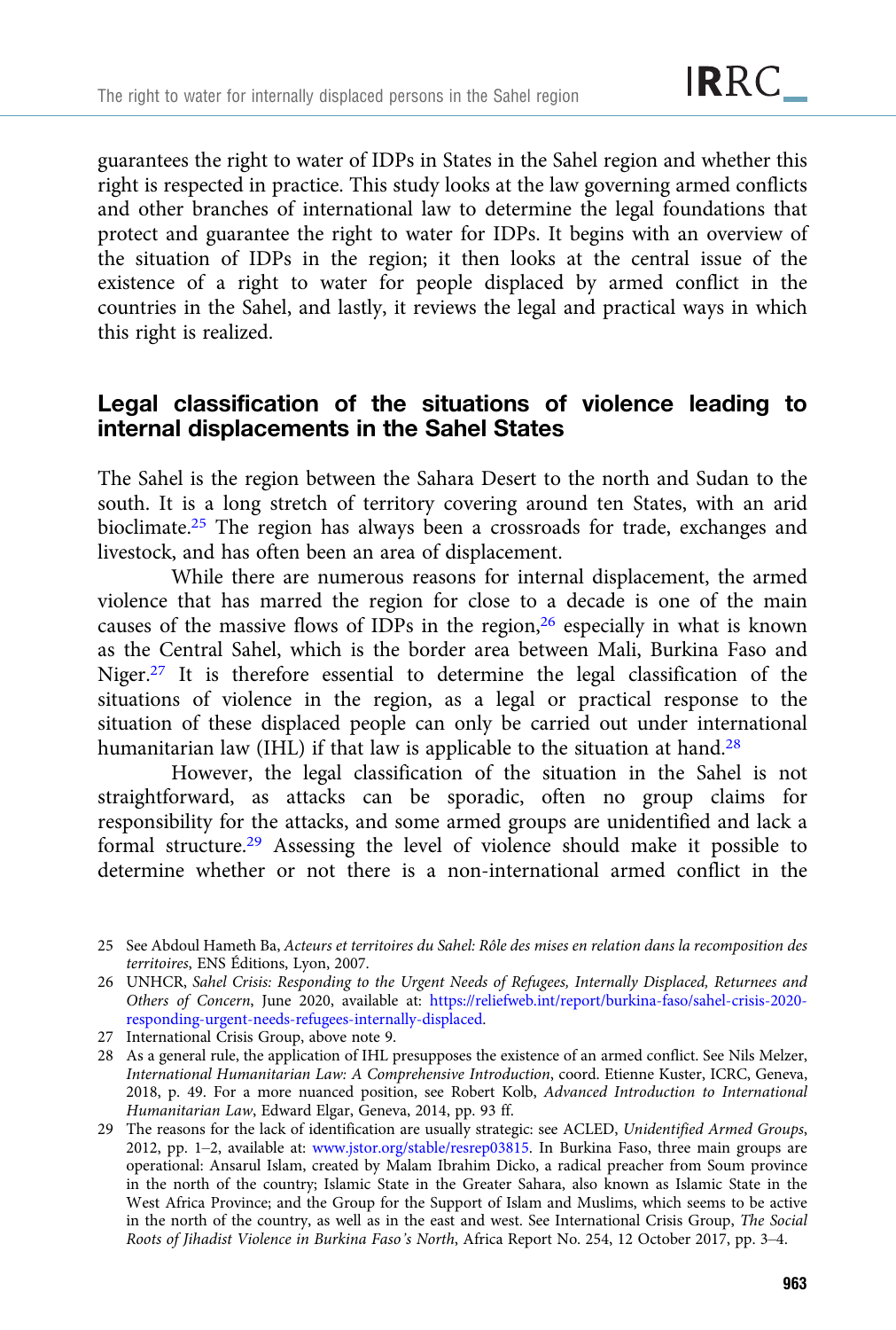region.30 If the conclusion is that there is a non-international armed conflict, the large number of armed groups involved could imply that there are in fact several parallel non-international armed conflicts.<sup>31</sup>

Even if the situation does constitute a non-international armed conflict, the question remains as to whether the conflict is governed by Article 3 common to the 1949 Geneva Conventions and Additional Protocol II (AP II). This question is of key importance to the present study. Common Article 3 does not provide a definition of a non-international armed conflict and affords only very limited protection to civilians. AP II, however, sets out more decisive criteria for its application: AP II applies to

all armed conflicts which are not covered by Article 1 of the Protocol Additional to the Geneva Conventions of 12 August 1949, and relating to the Protection of Victims of International Armed Conflicts (Protocol I) and which take place in the territory of a High Contracting Party between its armed forces and dissident armed forces or other organized armed groups which, under responsible command, exercise such control over a part of its territory as to enable them to carry out sustained and concerted military operations and to implement this Protocol.<sup>32</sup>

It is true that most of the armed groups in the Sahel region do not always exercise this kind of control; this is because they are extremely mobile and their activities are cross-border in nature.33 However, it is important to point out that AP II does not rule out the possibility of an armed group exercising control over a given portion of territory while also conducting cross-border activities. Even if the control they exercise is often weak, these groups have managed to carry out sustained military operations. This suggests that they meet the criteria set out in AP II. In addition, a smaller number of them do indeed exercise undeniable control over certain stretches of territory.34 In some cases, this control is exercised at water access points, where the armed groups have established a form of governance system for managing the use of water. Determining the type of non-international armed conflict that each armed group is involved in would require a case-by-case analysis. Yet a broader interpretation of the criteria set out in AP II would

33 Giovanni Zanoletti, "Sahel: Pourquoi prendre les armes? Une revue de littérature", coord. Elodie Riche, Agence Française de Développement, Papiers de Recherche, No. 134, July 2020.

<sup>30</sup> For Burkina Faso, for instance, see the analysis by Geneva Academy, "Non-International Armed Conflicts in Burkina Faso", RULAC, available at: [www.rulac.org/browse/conflicts/non-international-armed](https://www.rulac.org/browse/conflicts/non-international-armed-conflicts-in-burkina-faso)[conflicts-in-burkina-faso.](https://www.rulac.org/browse/conflicts/non-international-armed-conflicts-in-burkina-faso) For information on how such an assessment can be carried out, see Sylvain Vité, "Typology of Armed Conflicts in International Humanitarian Law: Legal Concepts and Actual Situations", International Review of the Red Cross, Vol. 91, No. 873, 2009; see also N. Melzer, above note 28, pp. 3 ff.

<sup>31</sup> See the overview of the situation in each of these countries on the RULAC website, available at: [www.rulac.](https://www.rulac.org/) [org/.](https://www.rulac.org/)

<sup>32</sup> Protocol Additional (II) to the Geneva Conventions of 12 August 1949, and relating to the Protection of Victims of Non-International Armed Conflicts, 1125 UNTS 609, 8 June 1977 (entered into force 7 December 1978) (AP II), Art. 1(1).

<sup>34</sup> This is the case most notably in Mali, and during some periods for some of the armed groups active in the north of Burkina Faso and in Niger. For a long time, this was also the case for Boko Haram in Nigeria.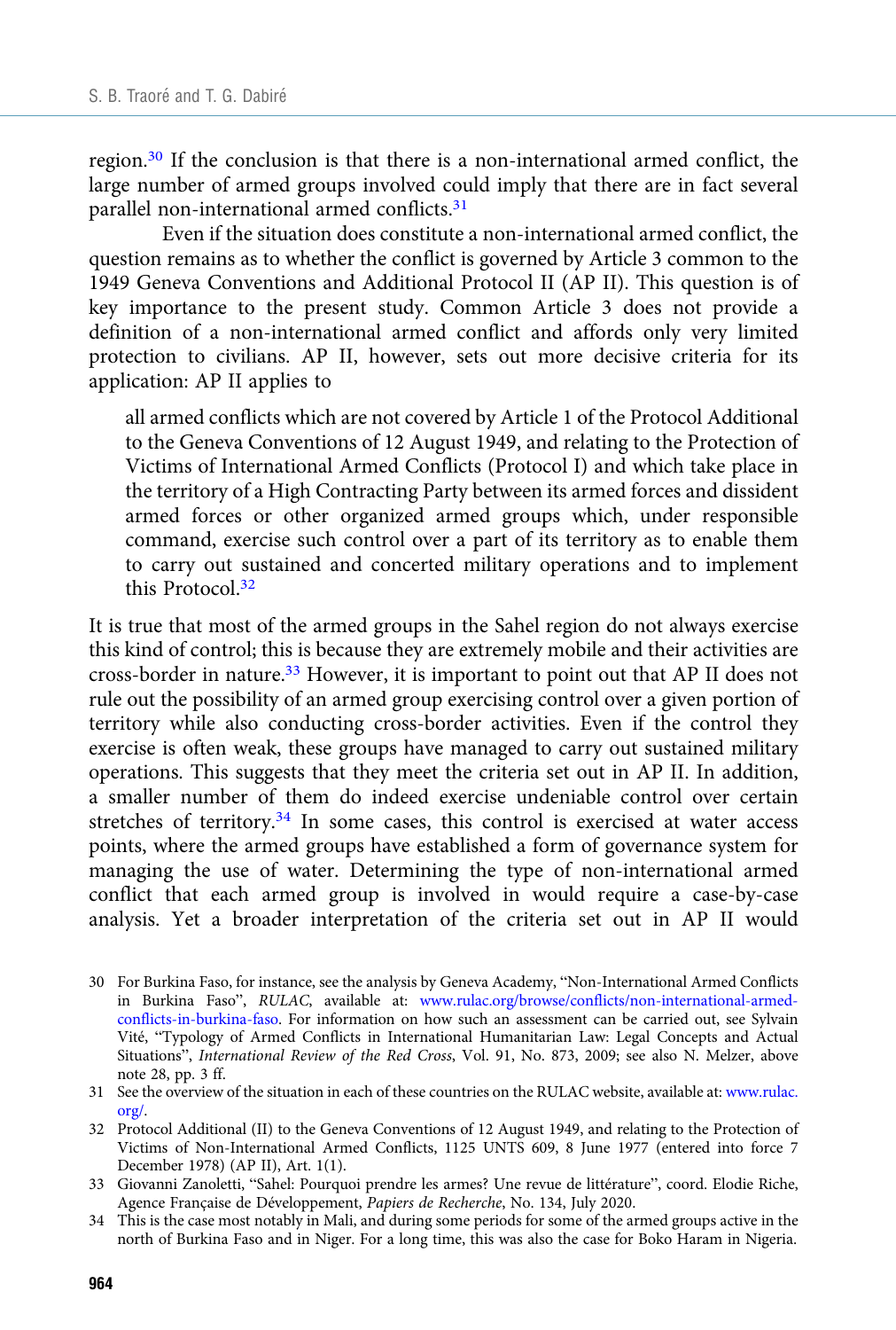suggest that a good number of the hostilities in the region fall within the definition laid down in this instrument.<sup>35</sup>

While each country is different, the situation is similar across the Sahel States affected by these conflicts. In Mali,<sup>36</sup> Burkina Faso<sup>37</sup> and Niger,<sup>38</sup> for example, there are several non-international armed conflicts in which the national armed forces are fighting against insurgent – and particularly Islamist – groups. While the intervention of foreign forces in a non-international armed conflict could affect its classification as such, $39$  it would appear that this has not been the case in the Sahel.<sup>40</sup>

Ultimately, as there is no fighting between State armed forces and the hostilities are not conducted without a State's consent when they cross into the territory of that State,<sup>41</sup> the conflicts in the Sahel remain non-international armed conflicts. In addition to the hostilities between armed groups and State forces, there are also non-international armed conflicts between these insurgent groups.42 In addition to these more conventional conflicts, there has been a rise in inter-community violence, particularly in Mali and Burkina Faso, with some situations of violence reaching such a level of intensity and organization as to qualify as non-international armed conflicts.43

The overview provided above does not reflect the full complexity of the situation on the ground. As the aim of this study is not to provide an in-depth classification of the conflicts in the Sahel region, we will conclude that, while the causes of the internal displacements in the Sahel are certainly more complex, the

- 35 Julia Grignon, L'applicabilité temporelle du droit international humanitaire, Schulthess, Zurich, 2014, pp. 146, 168.
- 36 Diakonia International Humanitarian Law Centre, Qualification juridique de la situation au Mali et droit international applicable, Note juridique, October 2019, pp. 9–16.
- 37 See Geneva Academy, "Burkina Faso", RULAC, available at: [www.rulac.org/browse/countries/burkina](https://www.rulac.org/browse/countries/burkina-faso)[faso.](https://www.rulac.org/browse/countries/burkina-faso)
- 38 See Geneva Academy, "Niger", RULAC, available at: [www.rulac.org/browse/countries/niger.](https://www.rulac.org/browse/countries/niger)
- 39 Some scholars believe that the intervention of international forces in a conflict is enough to trigger the application of the law of international armed conflicts. On this issue, see Jérôme de Hemptinne, Les conflits armés en mutation, Pedone, Paris, 2020, pp. 135–190. The UN Multidimensional Integrated Stabilization Mission in Mali (MINUSMA) has a robust mandate that enables it to engage in fighting with armed groups in the country; see UNSC Res. 2531, 29 June 2020. The same is true of the G5 Sahel Joint Force, a multinational force made up of troops from Burkina Faso, Mali, Mauritania, Niger and Chad. Its mandate is to "address the impact of terrorism and transnational organized crime".
- 40 Diakonia International Humanitarian Law Centre, above note 36, pp. 12–16. The ICRC supports this stance: see N. Melzer, above note 28, p. 89. Concerning the intervention of multinational forces, see, for example, Vincent Bernard, "Editorial: Multinational Operations and the Law – Great Expectations and Great Responsibilities", International Review of the Red Cross, Vol. 95, No. 891–892, 2013.
- 41 Within international rules, there is some dispute concerning the definition of a non-international armed conflict that involves State forces fighting against an insurgent group in the territory of another State without that State's consent. Some scholars believe that due to the lack of consent, such a conflict is an international armed conflict between the State initially caught in the hostilities with the armed group and the non-consenting State to which the initially non-international armed conflict has spread. For more in-depth information on the criteria for an armed conflict to become international, see Dietrich Schindler, Le droit international humanitaire et les conflits armés internes internationalisés, Cambridge University Press, Cambridge, 2010.
- 42 Diakonia International Humanitarian Law Centre, above note 36, pp. 13–14.
- 43 Ibid., pp. 16–18.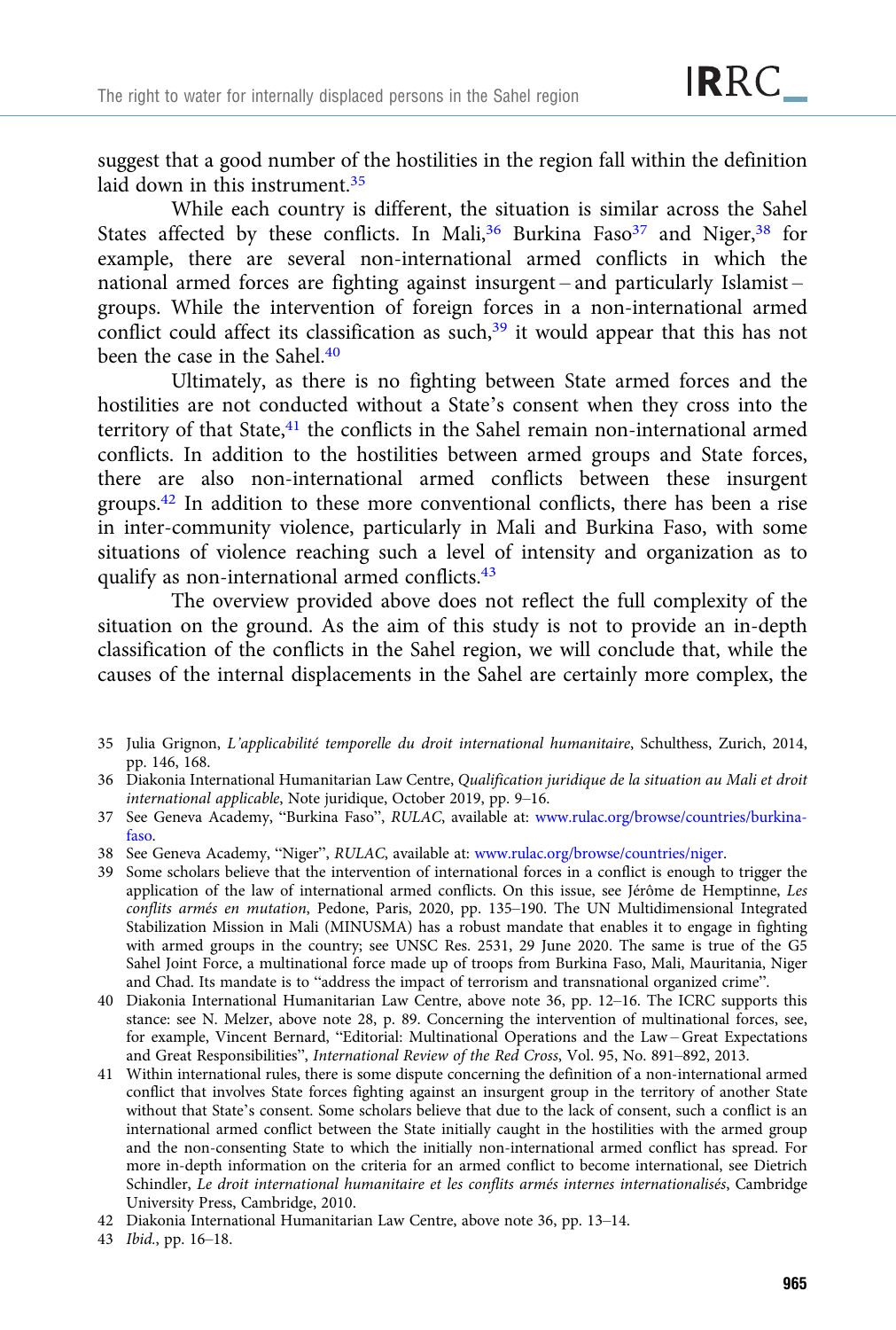multiple violations of human rights in the armed conflicts in question are the main factor driving these displacement.<sup>44</sup> Those who have been internally displaced for reasons other than the armed conflicts are not covered by IHL, although they are still protected by international human rights law. However, where the link between climate change, on the one hand, and violent extremism and intercommunity conflict in the region, on the other, $45$  can be established, these displacements will be included in this analysis, in order to show the inevitable interconnection between the various causes of displacement.

We will now look at the legal aspects of the international protection of the right to water for IDPs.

#### The existence of a right to water for internally displaced persons

The right to water for IDPs is recognized implicitly in IHL and also more generally by international human rights law and other branches of international law.

#### Implicit recognition in international humanitarian law

Strictly speaking, the purpose of IHL is not to set out individual rights in an abstract and generalized manner.<sup>46</sup> As such, the *explicit* recognition of the right to water within IHL is limited ratione personae, meaning that it is only explicitly granted to prisoners of war<sup>47</sup> and detainees.<sup>48</sup> IDPs are therefore not explicitly granted a specific right to water under IHL, and any search for a clear and explicit affirmation of this right in the corpus juris of IHL would be in vain. This lack of an explicit and specific recognition of the right to water for IDPs has been replaced with an implicit recognition of this right, by way of the general protection afforded to civilian populations and to certain objects used for civilian purposes during armed conflicts.

- 45 International Crisis Group, above note 9, paras V, VI. See also UN Security Council, above note 1, para. 72.
- 46 On the centrality of the notion of people protected under IHL, see Marco Sassòli, International Humanitarian Law: Rules, Controversies and Solutions to Problems Arising in Warfare, Edward Elgar, Northampton, MA, 2019, pp. 231 ff.

47 Geneva Convention (III) relative to the Treatment of Prisoners of War of 12 August 1949, 75 UNTS 135 (entered into force 21 October 1950), Arts 20(2), 29(3); Protocol Additional (I) to the Geneva Conventions of 12 August 1949, and relating to the Protection of Victims of International Armed Conflicts, 1125 UNTS 3, 8 June 1977 (entered into force 7 December 1978) (AP I), Art. 54(2–3); Jean-Marie Henckaerts and Louise Doswald-Beck, Customary International Humanitarian Law, Vol. 1: Rules, Cambridge University Press, Cambridge, 2005 (ICRC Customary Law Study), Rule 118, available at: [https://ihl](https://ihl-databases.icrc.org/customary-ihl/eng/docs/v1)[databases.icrc.org/customary-ihl/eng/docs/v1](https://ihl-databases.icrc.org/customary-ihl/eng/docs/v1).

<sup>44</sup> For example, some displacements that may appear at first glance to be the result of weather events would not be governed by IHL. However, even in these circumstances, the choice of areas for displacement and the number of displaced people are strongly affected by the dangerous security situation in the region.

<sup>48</sup> Geneva Convention (IV) relative to the Protection of Civilian Persons in Time of War of 12 August 1949, 75 UNTS 287 (entered into force 21 October 1950) (GC IV), Arts 89, 127; AP II, Art. 5(1)(b); ICRC Customary Law Study, above note 47, Rule 118.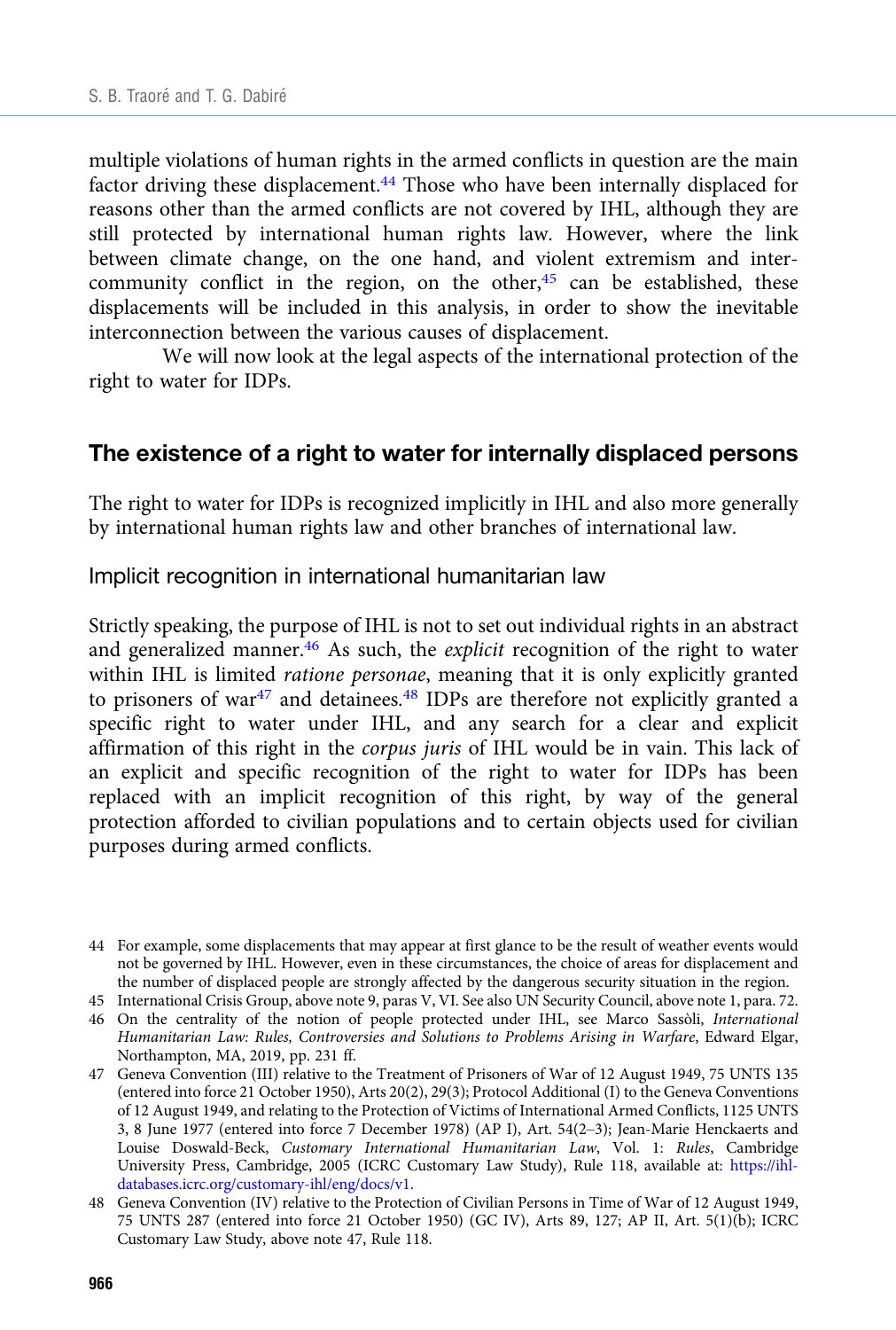Firstly, this implicit recognition of the right to water for IDPs is justifiable because IDPs are considered to fall within the category of civilians.<sup>49</sup> This interpretation stems from the provisions of IHL concerning the prevention of displacements of civilian populations, which therefore also apply to IDPs.<sup>50</sup> Under the principle of non-discrimination, including IDPs in the definition of civilian populations means that all protections and guarantees afforded to civilian populations, including the right to water, must be extended to IDPs as well. However, in the current context of internal displacements in the Sahel region, including all IDPs in the category of civilians could be problematic – it could undermine the efficacy of the protection afforded to IDPs, since in some instances the civilian population may be brimming with combatants or civilians directly involved in the hostilities, $51$  and this may blur the distinction between civilians and people who are regularly taking part in the hostilities.52 In any event, the presence of combatants and people directly participating in hostilities within the civilian population – with the exception of individuals with a continuous combat function – does not remove the protection afforded to civilians under IHL.<sup>53</sup>

Secondly, IDPs' right to water may also stem from the general protection afforded to objects indispensable to the survival of the civilian population, from the protection afforded to the natural environment and from the principle of humanity.<sup>54</sup> As regards the general protection afforded to certain civilian objects, under Article 14 of AP II it is prohibited to attack, destroy, remove or render useless objects indispensable to the survival of the civilian population, including drinking water installations and supplies and irrigation works.<sup>55</sup> This provision is aimed specifically at drinking water and irrigation resources, thereby directly protecting water and, in turn, the right to access it, not only for personal consumption<sup>56</sup> (i.e., drinking water) but also to meet basic needs (i.e., irrigation

- 49 See GC IV, particularly Arts 4, 27. Other key provisions in this regard are AP I, Arts 51, 75; AP II, Arts 4, 5; ICRC Customary Law Study, above note 47, Rules 1, 7; N. Melzer, above note 28, p. 262.
- 50 IHL expressly prohibits parties to an armed conflict from forcibly displacing civilians, regardless of whether it is an international or non-international armed conflict, unless the security of the civilians in question is threatened or the displacement is required by military imperatives. GC IV, Arts 49, 147; AP I, Art. 85(4)(a); AP II, Art. 17; ICRC Customary Law Study, above note 47, Rule 129. See also AP I, Arts 51(7), 78(1); AP II, Art. 4(3)(e).
- 51 This practice is prohibited under IHL; see AP I, Art. 51(7); ICRC Customary Law Study, above note 47, Rule 97.
- 52 The jihadist armed groups in the region can rarely be identified. They often mix with the population, which can make the work of the State armed forces difficult and sometimes result in violations of the principle of distinction.
- 53 See N. Melzer, above note 28, p. 95.
- 54 See Mara Tignino, Water During and After Armed Conflicts: What Protection in International Law?, Brill, Leiden, 2016, pp. 10 ff; see also ICRC Customary Law Study, above note 47, Rule 118.
- 55 Article 14 of AP II states that it is "prohibited to attack, destroy, remove or render useless … objects indispensable to the survival of the civilian population, such as foodstuffs, agricultural areas for the production of foodstuffs, crops, livestock, drinking water installations and supplies and irrigation works".
- 56 See CESCR, above note 24, para. 2. The World Health Organization's recommended minimum for survival is 20 litres per person per day. To fulfil people's right to water, States should provide at least 50–100 litres per inhabitant per day; see World Health Organization, Guidelines for Drinking-Water Quality, 4th ed., 2017, p. 84.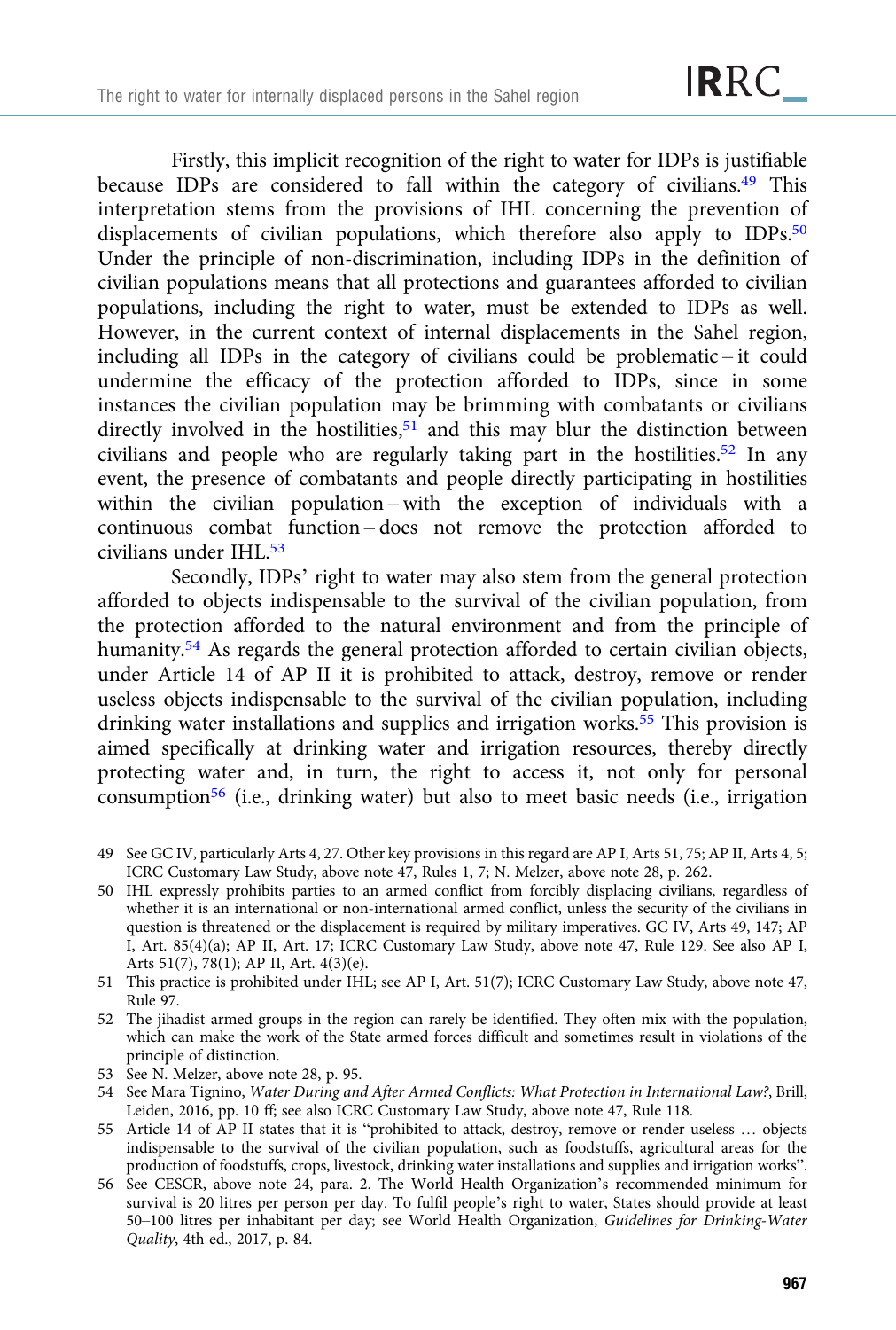and other water-dependent needs). In Africa, this includes the use of water for agriculture and other subsistence-related purposes.57

The right to water for IDPs is also protected through the generally recognized protection of the natural environment,58 particularly in connection with the principle of precaution during armed conflicts.<sup>59</sup> Indeed, the *lato* sensu<sup>60</sup> natural environment is the ultimate water source. Parties to a conflict have an obligation to take care to "protect the natural environment against widespread, long-term and severe damage" while carrying out their military operations. $61$  This obligation includes the protection of water resources.62 Water resources are also covered specifically in Article 15 of AP II, which prohibits attacks on hydraulic works such as dams.<sup>63</sup> These rules are all derived from the fact that the natural environment is considered civilian in nature. The interests and needs of civilian populations, including IDPs, are the cornerstone of this protection-based approach.64

Lastly, and more indirectly, the right to water for people who have been internally displaced as a result of an armed conflict stems from certain cardinal principles of IHL, particularly the principle of humanity.65 The principle of humanity, which constitutes one of the two sides of IHL – the other being the principle of military necessity – is based on human dignity. This is the legal minimum of protection afforded to all people who are not directly participating in hostilities under common Article 3(1), and can thus be applied to IDPs, thereby forming one of the bases for this group's right to water in the context of an armed conflict. This is because access to water is undeniably one of the "elementary considerations of humanity",<sup>66</sup> since it is intrinsically linked to both

- 58 See ICRC, Guidelines on the Protection of the Natural Environment in Armed Conflict, Geneva, 2020; see also Michael Bothe et al., "International Law Protecting the Environment during Armed Conflict: Gaps and Opportunities", International Review of the Red Cross, Vol. 92, No. 879, 2010; Alexandre Kiss, "Les protocoles additionnels aux conventions de Genève de 1949 et la protection des bien de l'environnement", in Christophe Swinarski (ed.), Studies and Essays on International Humanitarian Law and Red Cross Principles in Honour of Jean Pictet, ICRC, Geneva, 1984.
- 59 ICRC Customary Law Study, above note 47, Rule 44.
- 60 See the travaux préparatoires of the Additional Protocols to the Geneva Conventions, particular A. Kiss, above note 58, pp. 181–182.
- 61 See International Law Commission (ILC), Protection of the Environment in Relation to Armed Conflicts: Draft Principles Provisionally Adopted by the Drafting Committee, UN Doc. A/CN.4/L.937, 2019, Principle 13(2).
- 62 Mara Tignino, "Le régime de protection des ressources naturelles en temps de conflit armé et ses faiblesses", in Société Française pour le Droit International, Le droit international face aux enjeux environnementaux: Colloque d'Aix-en-Provence, Pedone, Paris, 2010.
- 63 Article 15 reads: "Works or installations containing dangerous forces, namely dams, dykes and nuclear electrical generating stations, shall not be made the object of attack, even where these objects are military objectives, if such attack may cause the release of dangerous forces and consequent severe losses among the civilian population."
- 64 See ILC, above note 61, Principle 8.
- 65 For the principle of humanity, see R. Kolb, above note 28, pp. 78–81.
- 66 This is the expression used by the International Court of Justice (ICJ) in its judgment on the Corfu Channel case: see ICJ, Corfu Channel (United Kingdom v. Albania), Judgment, 9 April 1949, ICJ Reports 1949, p. 22: "Such obligations [to inform] are based, not on the Hague Convention of 1907, No. VIII, which is applicable in time of war, but on certain general and well-recognized principles,

<sup>57</sup> ACHPR, above note 24, Part 3, Guidelines 12 ff.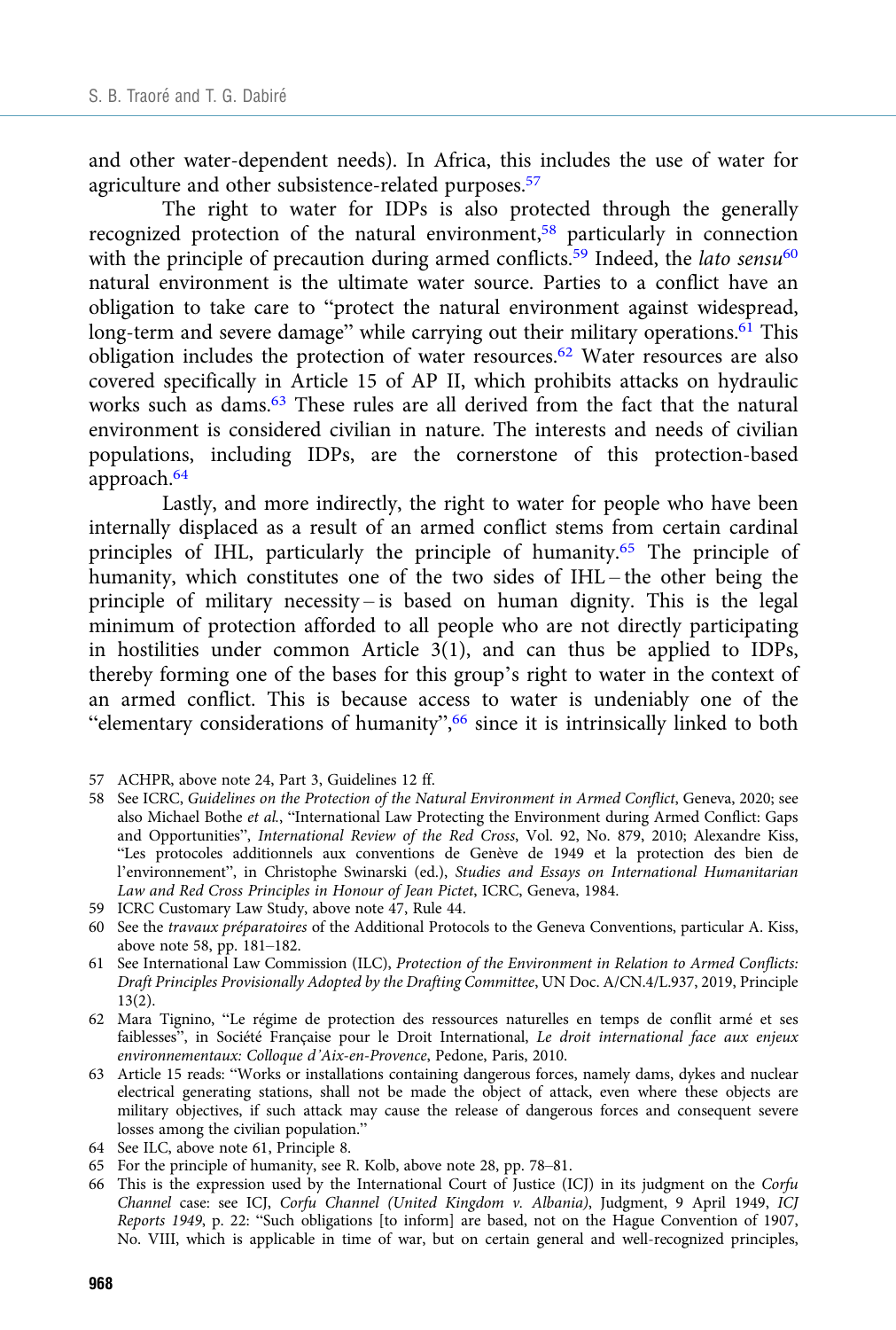life and dignified living conditions. Access to water is without a doubt an indispensable condition for the life and survival of all people.

The obligation to respect the dignity of IDPs specifically can also be used as a foundation for their right to water. Article 17 of AP II, which relates directly to the forced movement of civilians, stipulates that "all possible measures shall be taken in order that the civilian population may be received under satisfactory conditions of shelter, hygiene, health, safety and nutrition".<sup>67</sup> The references to hygiene, health and nutrition implicitly include the need to access water as part of this package of guaranteed rights.68

Now that we have analyzed how IDPs' right to water is both explicitly and implicitly protected by IHL, we will turn to the additional protection provided under human rights law.

Additional recognition under international human rights law

The application of IHL during an armed conflict does not mean that international human rights law cannot also be applied. In times of armed conflict, IHL provides a special legal framework for protecting civilian populations, while other branches of law, such as international human rights law, serve as generally applicable systems of law.69 Here, we will focus on international human rights law as a norms-based driver of the right to water in international law. This right is recognized in international human rights law, since all human beings must be able to access water in any region of the world.70

Although human rights law protects all individuals, this does not prevent there from being a specific system of laws for certain categories of individuals. In terms of the international legal instruments applicable to internal displacements, it is worth mentioning the Kampala Convention, which is the only international legal instrument concerning IDPs that is applicable to and binding

namely: elementary considerations of humanity, even more exacting in peace than in war". See also ICJ, Barcelona Traction, Light and Power Company, Limited (Belgium v. Spain), Judgment, 5 February 1970, ICJ Reports 1970, p. 32 ("principles and rules concerning the basic rights of the human person"); Pierre-Marie Dupuy, "Les 'considérations élémentaires d'humanité' dans la jurisprudence internationale de la Cour internationale de Justice", in René-Jean Dupuy (ed.), Droit et justice: Mélanges en l'honneur de Nicolas Valticos, Pedone, Paris, 1999.

<sup>67</sup> AP II, Art. 17: "1. The displacement of the civilian population shall not be ordered for reasons related to the conflict unless the security of the civilians involved or imperative military reasons so demand. Should such displacements have to be carried out, all possible measures shall be taken in order that the civilian population may be received under satisfactory conditions of shelter, hygiene, health, safety and nutrition. 2. Civilians shall not be compelled to leave their own territory for reasons connected with the conflict."

<sup>68</sup> See CESCR, above note 24, p. 2, para. 2.

<sup>69</sup> See UN Office of the High Commissioner for Human Rights (UN Human Rights), International Legal Protection of Human Rights in Armed Conflict, New York and Geneva, 2011; Louise Doswald-Beck and Sylvain Vité, "International Humanitarian Law and Human Rights Law", International Review of the Red Cross, Vol. 33, No. 293, 1993.

<sup>70</sup> L. Boisson de Chazournes, above note 17, p. 968.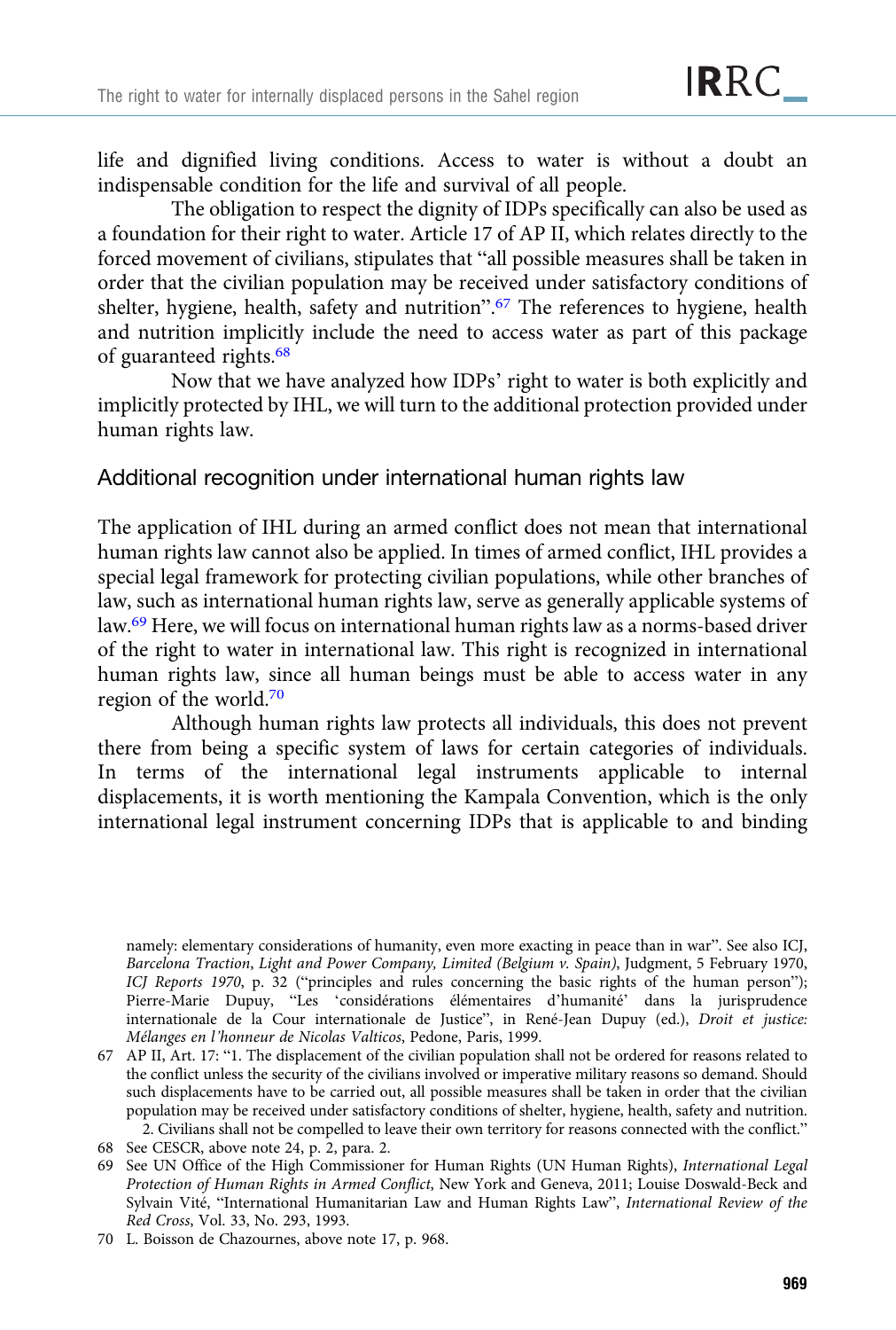on most of the States in the Sahel region.<sup>71</sup> The Kampala Convention sets out precise obligations aimed at guaranteeing that displaced people have access to water and other vital supplies, regardless of whether the displacement is forced and whether it is linked to an armed conflict. The protection of IDPs' right to water is both explicitly and implicitly laid down in the Convention, as in addition to being explicitly mentioned, it is linked to the right to dignity and the right to a sufficient standard of living.

In terms of the explicit recognition of this right, the Kampala Convention makes reference to applicable humanitarian law in this regard<sup>72</sup> and very specifically sets out obligations in the case of internal displacement linked to an armed conflict. For instance, Article 7(5)(c) directly requires armed groups to respect IDPs' right to water. Article 9(2)(b) requires States Parties to provide IDPs, regardless of the cause of their displacement, with adequate humanitarian assistance, including food and water, with the least possible delay. Furthermore, the Convention prohibits States Parties from subjecting IDPs to starvation (thus echoing Article 14 of AP II), which represents an implicit protection of the right to water. $73$ 

More implicitly, the protection of the right to water as part of the right to dignity and the right to a sufficient standard of living is covered throughout the Kampala Convention, with the aim of ensuring a minimum of dignity for IDPs. Article 3(1)(c) of the Convention requires States Parties to "respect and ensure respect for the principles of humanity and human dignity of internally displaced persons", and Article 3(1)(j) requires them to "ensure assistance to internally displaced persons by meeting their basic needs". As noted above, the Convention also requires States Parties to provide "adequate humanitarian assistance, which shall include food, water, shelter, medical care and other health services, sanitation, education, and any other necessary social services".<sup>74</sup> The principle of protecting and assisting IDPs, particularly with regard to their access to water and to dignified living conditions, stems from the UN Guiding Principles on Business and Human Rights, the legal force of which has been confirmed by the consensus on their adoption.75 In Africa, the same protection-based approach has been adopted through several subregional legal instruments.<sup>76</sup>

While the recognition of the right to water covers all individuals, the CESCR's General Comment No. 15 on the right to water goes further and

72 Kampala Convention, Art. 3(1)(f).

<sup>71</sup> Burkina Faso since 5 July 2012, Mali since 7 November 2012, and Niger since 10 May 2012. For details of the other States' ratification dates, see African Union, "List of Countries which Have Signed, Ratified/ Acceded to the Kampala Convention", 18 June 2020, available at: <https://tinyurl.com/yu8azckd>.

<sup>73</sup> Ibid., Art. 4(5).

<sup>74</sup> Ibid., Art. 9(2)(b).

<sup>75</sup> The Human Rights Council approved the Guiding Principles on Business and Human Rights in Resolution 17/4 on 16 June 2011.

<sup>76</sup> See, for example, the Protocol on the Protection and Assistance to Internally Displaced Persons, adopted by the International Conference on the Great Lakes Region on 30 November 2006. For more in-depth insight into the origins of and reasons for the Protocol, see Norwegian Refugee Council, International Displacement Monitoring Centre and International Refugee Rights Initiative, The Great Lakes Pact and the Rights of Displaced People: A Guide for Civil Society, September 2008, available at: [www.refworld.](https://www.refworld.org/docid/48d390a42.html) [org/docid/48d390a42.html](https://www.refworld.org/docid/48d390a42.html)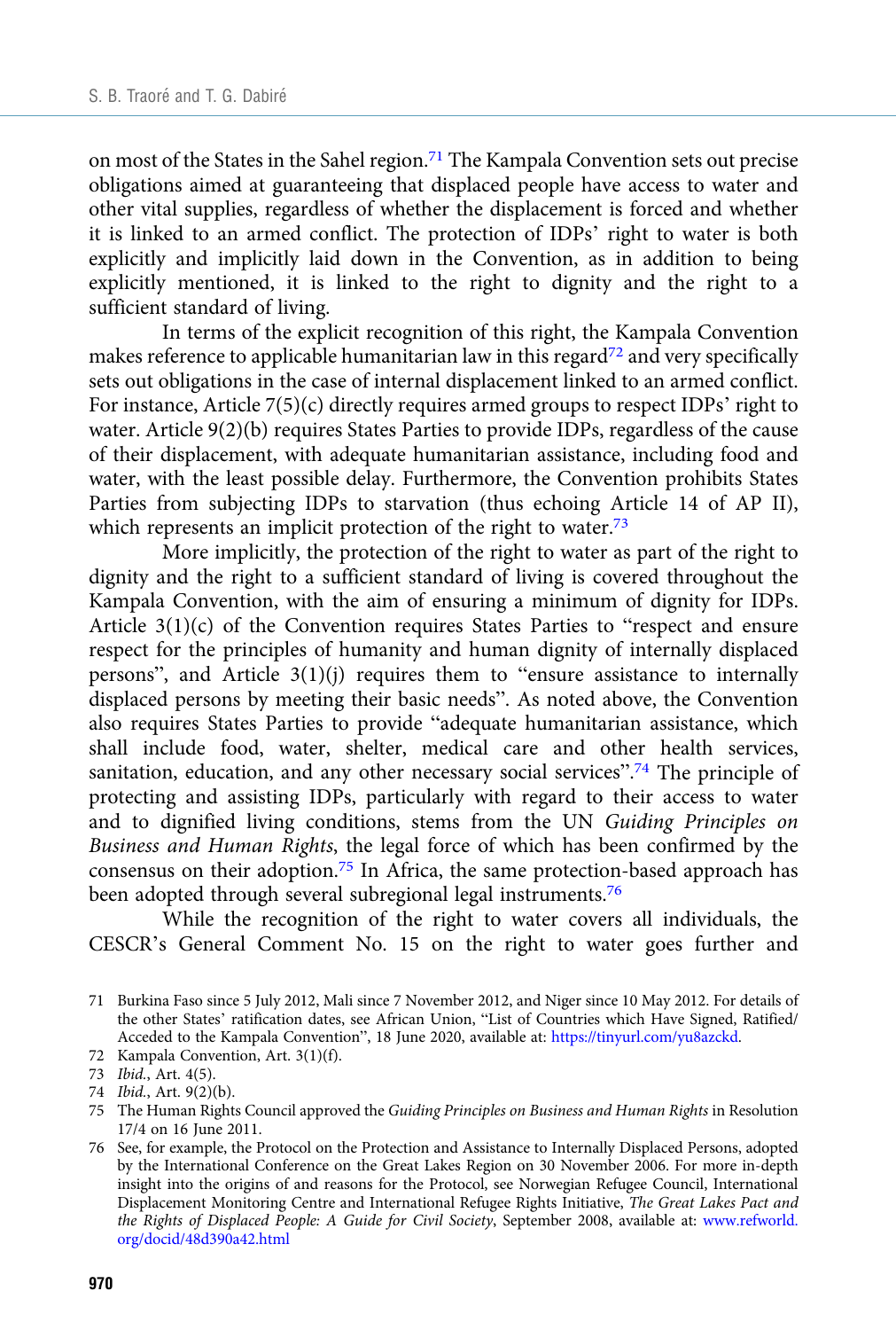directly mentions IDPs, stating that IDPs, like refugees and asylum-seekers, must have access to adequate water whether they stay in camps or in urban and rural areas.77 More recently, the UN Special Rapporteur on the Human Rights to Safe Drinking Water and Sanitation has reaffirmed the substantive aspects of the right to water and sanitation for IDPs, stating:

All forcibly displaced persons are equally entitled to the human rights to safe drinking water and sanitation irrespective of their current location and the status bestowed on them, and even in cases where they are considered ineligible for international refugee protection. Access to water and to sanitation is not only a fundamental human right for human survival and health but also for living life in dignity.<sup>78</sup>

The changes leading to the international recognition of the right to water have also come from other branches of international law, such as international environmental law and international law on the protection of waterways. Some conventions adopted as part of these branches of international law recognize the right to water as a human right and are particularly relevant for this study, as they have been adopted by States in the Sahel region, which are no doubt acutely aware of the importance of water and the need to ensure universal access to it.<sup>79</sup> It is therefore not surprising that some consider the right to water to be part of customary international law.80

In light of the above, we can conclude that IDPs in the Sahel region enjoy a right to water under the international law applicable to their situation. This right is recognized both implicitly and explicitly in IHL, international human rights law and other branches of international law. Yet the text-based recognition of the right to water is not always enough to ensure that it is applied in practice. The right to water must not remain an illusory, theoretical principle – to paraphrase the European Court of Human Rights  $(ECH)^{81}$  – but rather must be a "concrete" right". We will therefore now look at how effectively the right to water is realized in the context of IDPs in the Sahel.

- 77 See CESCR, above note 24, para. 16.
- 78 See UN General Assembly, Report of the Special Rapporteur on the Human Rights to Safe Drinking Water and Sanitation, UN Doc. A/HRC/39/55, 2018, paras 9–10. The ACHPR also specifically mentions IDPs' access to water and requires States to ensure that water is supplied in displacement, migrant and refugees camps. See ACHPR, above note 24, Guideline 25.
- 79 Charter of the Waters of the Senegal River, 2002; Water Charter of the Niger Basin, 2008; Water Charter of the Lake Chad Basin, 2012. On this issue, see Henri Smets, "Le droit à l'eau potable en droit interne", Revue Européenne de Droit de l'Environnement, No. 4, 2003; L. Boisson de Chazournes, above note 17, pp. 967–970.
- 80 Mara Tignino, "Water, International Peace and Security", International Review of the Red Cross, Vol. 92, No. 879, 2010; Mara Tignino, "L'eau, la guerre et le droit", Recherche/droit, available at: [www.unige.ch/](https://www.unige.ch/campus/files/8014/7246/8160/campus108_recherche4_2RE4.pdf) [campus/files/8014/7246/8160/campus108\\_recherche4\\_2RE4.pdf.](https://www.unige.ch/campus/files/8014/7246/8160/campus108_recherche4_2RE4.pdf) For more in-depth information, see Mara Tignino, L'eau et la guerre: Éléments pour un régime juridique, Collection de l'Académie de Droit International Humanitaire et des Droits Humains, Bruylant, Brussels, 2011, p. 489.

<sup>81</sup> ECtHR, Muhammad and Muhammad v. Romania (Grand Chamber), 2020, para. 122; ECtHR, Takus v. Greece, 2012, para. 63; ECtHR, Geleri v. Romania, 2011, para. 48.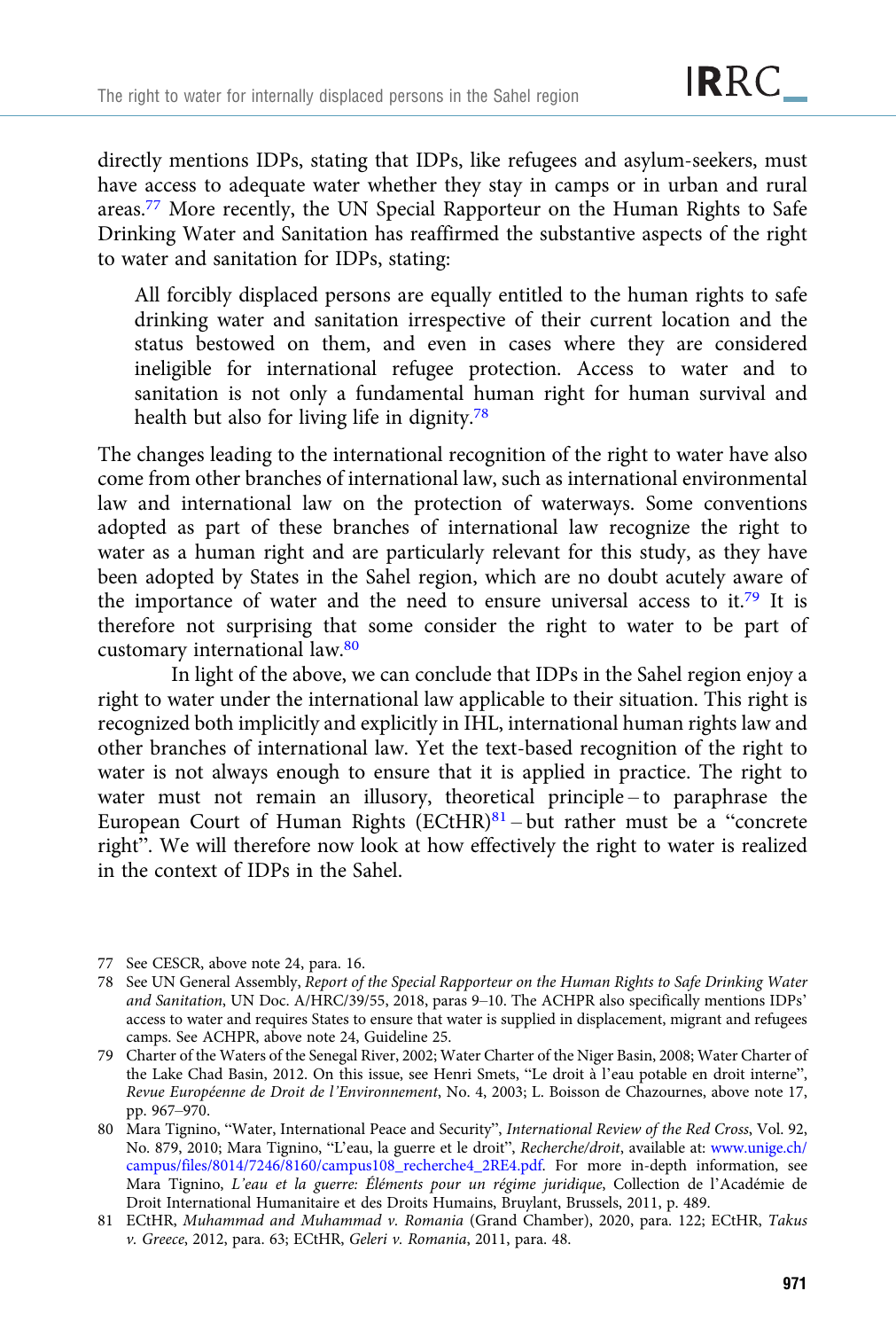## Implementation of the right to water for internally displaced persons

We will start by looking at the obstacles hindering the effective implementation of the right to water for IDPs in the Sahel region, and then put forward some solutions.

Obstacles hindering the effective implementation of the right to water for internally displaced persons

Most of the obstacles hindering the effective implementation of the right to water are either practical or legal in nature.

#### Practical obstacles

First of all, the security situation in the Sahel region means that numerous water points, which tend to be people's main source of water, have become harder to access. Armed groups in the region do not only attack the State armed forces; they also target basic State services, community services and anything relating to public institutions.82 In Mali, some areas of Niger and the north of Burkina Faso, for instance, the fighting caused all State technical teams to flee the region, resulting in a major deterioration in water installations, which have been destroyed, pillaged or left to ruin. This has affected traditional water supply circuits run by the public authorities. $83$ 

Furthermore, the climate in the region has made access to water a major issue, and armed groups do not hesitate to take control of water points in order to support their operations. In some cases, these groups have set up a form of governance system to manage how water is used in the villages and on the land.<sup>84</sup> They have been able to do this because State armed forces have withdrawn and there is a lack of basic social services in many of these areas. In these instances, only people who have pledged allegiance to the armed groups are given access to the water points controlled by those groups. As IDPs are fleeing the ill-treatment of these groups and the way of life they impose, they are excluded de facto from having access to these water points. And when it comes to using any State or community services that may be left, IDPs tend to avoid any contact or collaboration with State or community representatives for fear of reprisals by the armed groups.<sup>85</sup>

<sup>82</sup> A. Antil, above note 8; International Crisis Group, Burkina Faso: Stopping the Spiral of Violence, Africa Report No. 287, 20 February 2020, p. 10.

<sup>83</sup> Vincent Bonnecase and Julien Brachet, "Les 'crises sahéliennes' entre perceptions locales et gestions internationales", Politique Africaine, Vol. 130, No. 2, 2013.

<sup>84</sup> Observatoire de la Démocratie et des Droits de l'Homme, Burkina Faso: Risque d'un nouveau Rwanda? Bilan de la Violence au Burkina Faso, 2020, p. 12.

<sup>85</sup> See, among others, International Crisis Group, Sidelining the Islamic State in Niger's Tillabery, Africa Report No. 289, 3 June 2020, pp. 11 ff.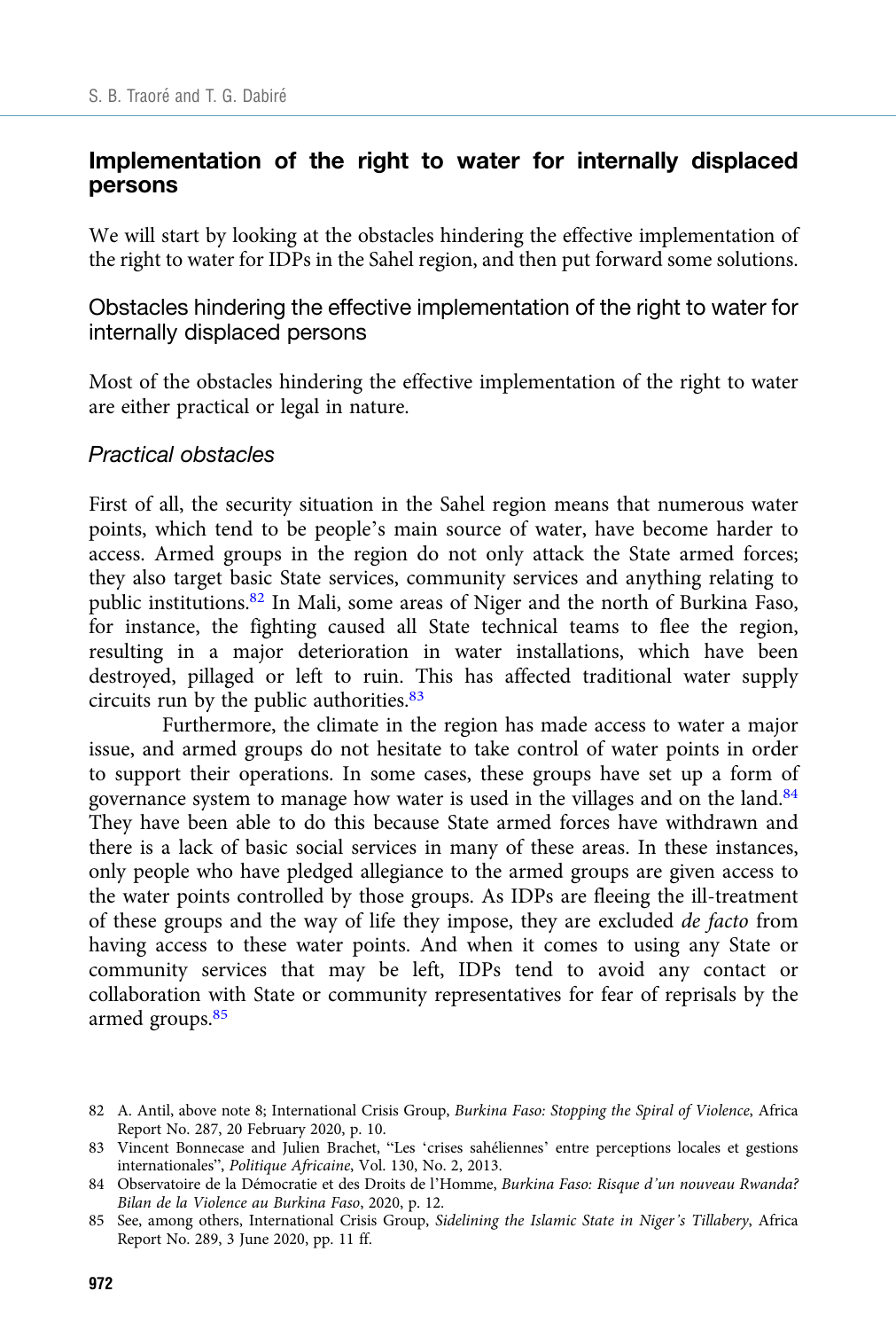Secondly, the difficulties that IDPs in the region experience in accessing water are made worse by the deep impact of drought and climate change. In a drought situation, in which access to water is never certain, IDPs face increased difficulties in accessing water. In response to this situation, the African Commission on Human and Peoples' Rights (ACHPR) has said that States are required to put in place appropriate adaptation measures to enhance the resilience of water infrastructure, particularly with regard to extreme weather events. The Commission has also said that, in some circumstances, fulfilling the right to water involves implementing public policies aimed at protecting the most vulnerable people.<sup>86</sup> These are all things that can create legal hurdles.

#### Legal obstacles

Legal obstacles can arise when identifying those responsible for fulfilling the right to water and determining the extent of their obligation. Firstly, while the State takes primary responsibility for ensuring the right to water, armed groups may also fall within this category. The issue of whether armed groups can be forced to respect human rights remains to be clarified,<sup>87</sup> but there appears to no longer be any doubt that they are subject to the rules of IHL.<sup>88</sup> As such, we could quite easily consider that the provisions of IHL concerning the right to water of IDPs place a related obligation on armed groups.89 This position is all the more justifiable since, as we have seen, some of the armed groups operating in the Sahel region exercise State-like control, enabling them to apply these provisions.<sup>90</sup> This affirmation in principle must not, however, hide the complexity of the problem – in practice, several of these armed groups do not exercise any real control over the areas in which they operate, and such groups often cannot be located to ensure that they fulfil this responsibility.

The second legal issue relates to the extent of the obligations stemming from the recognition of the right to water. The State is considered the main entity responsible for fulfilling the right to water, but what is the extent of the State's obligation in the context of drought and a dangerous security situation that has considerably reduced the State's presence in the region? The answer to this question depends in large part on the origin and type of the obligation, and calls for a distinction to be made between the need for abstention by the responsible

86 ACHPR, above note 24, Guideline 31.

<sup>87</sup> Ludovic Hennebel and Hélène Tigroudja, Traité de droit international des droits de l'homme, Pedone, Paris, 2018, p. 451; Zakaria Daboné, Le droit international public relatif aux groupes armés non étatiques, Schulthess, Geneva, 2012, p. 419. See also Anne-Catherine Fortas, La surveillance de l'exécution des arrêts et décisions des Cours européenne et interaméricaine des Droits de l'Homme: Contribution à l'étude du droit du contentieux international, Pedone, Paris, 2015.

<sup>88</sup> Jann K. Kleffner, "The Applicability of International Humanitarian Law to Organized Armed Groups", International Review of the Red Cross, Vol. 93, No. 882, 2011.

<sup>89</sup> See also Kampala Convention, Art. 7(5)(c).

<sup>90</sup> A. Antil, above note 8, pp. 95–96.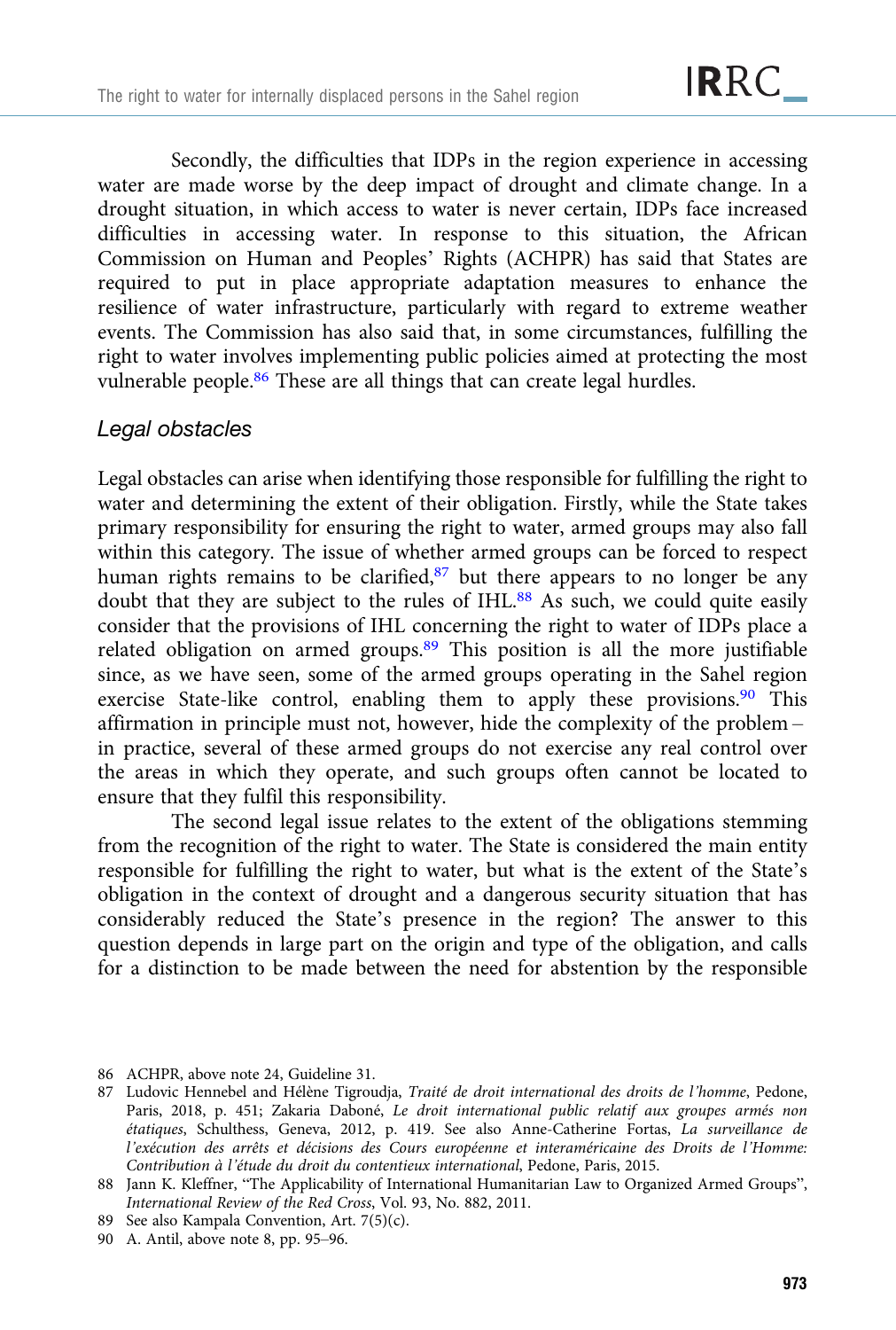entity<sup>91</sup> and the need for action.<sup>92</sup> In terms of abstention, an obligation to fulfil the right to water only makes sense if there are sufficient water resources. In this case, the obligation entails, for instance, not depriving an IDP of water and not subjecting that person to starvation. However, where there is a need for action, there may be objective limits that prevent the State from effectively fulfilling its obligation and realizing the right to water. Furthermore, even without the worsening security situation in these countries, the supply of drinking water has never been totally ensured.93

In this regard, the extent of the State's obligation must be viewed in terms of the concept of progressive realization, which is usually associated with economic, social and cultural rights.<sup>94</sup> The Special Rapporteur on the Human Rights to Safe Drinking Water and Sanitation has said that the rights to water and sanitation cannot be realized over a short period of time and often depend on the availability of resources and their usage; States are therefore responsible for taking measures to ensure that these rights are progressively realized.95 However, progressive realization must not be a pretext for avoiding obligations. The strict distinction between political rights, on the one hand, and economic, social and cultural rights, on the other – a distinction based on the concept of progressive realization – has become a topic of dispute, since human rights are now recognized as being interdependent.<sup>96</sup> Nevertheless, some aspects of the right to water constitute minimum core obligations requiring an immediate guarantee. The local context should also be taken into account when determining these minimum core obligations, since the scope of the obligation towards each individual can vary from one context to the next.<sup>97</sup> As we have seen, this minimum obligation should cover an individual's water needs for their personal and domestic use and for subsistence purposes.<sup>98</sup> For women and young girls, for example, the right to water includes the right to basic sanitation to ensure a level of bodily hygiene that is adapted to their specific needs. The same goes for young children and infants, owing to their vulnerability.

In Burkina Faso, for instance, access to drinking water, particularly in rural areas, remains problematic, while the rate of access to proper sanitation is just above 38% in urban areas and, in 2018, was just 15% in rural areas.99 Given that Sahel

- 92 For a human rights' perspective, see UN General Assembly, above notes 7 and 13.
- 93 In Burkina Faso, for example, the coverage rate is estimated to be 52% in rural areas and 89% in urban areas; see Programme National d'Approvisionnement en Eau Potable, Rapport national, bilan annuel 2019, March 2020.
- 94 See International Covenant on Economic, Social and Cultural Rights, Art. 2(1); see also L. Hennebel and H. Tigroudja, above note 87, pp. 1196 ff.
- 95 UN General Assembly, above note 13, p. 2, para. 3.
- 96 L. Hennebel and H. Tigroudja, above note 87, p. 1198; see also Carlos Miguel Herrera, Les droits sociaux, PUF, Paris, 2009.
- 97 UN General Assembly, above note 13, p. 10, para. 32.
- 98 ACHPR, above note 24.
- 99 See Organisation for Economic Cooperation and Development, Report on Official Development Assistance, 2019, p. xv.

<sup>91</sup> On prohibiting attacks on water resources, see Ameur Zemmali, "The Protection of Water in Times of Armed Conflict", International Review of the Red Cross, Vol. 35, No. 308, 1995.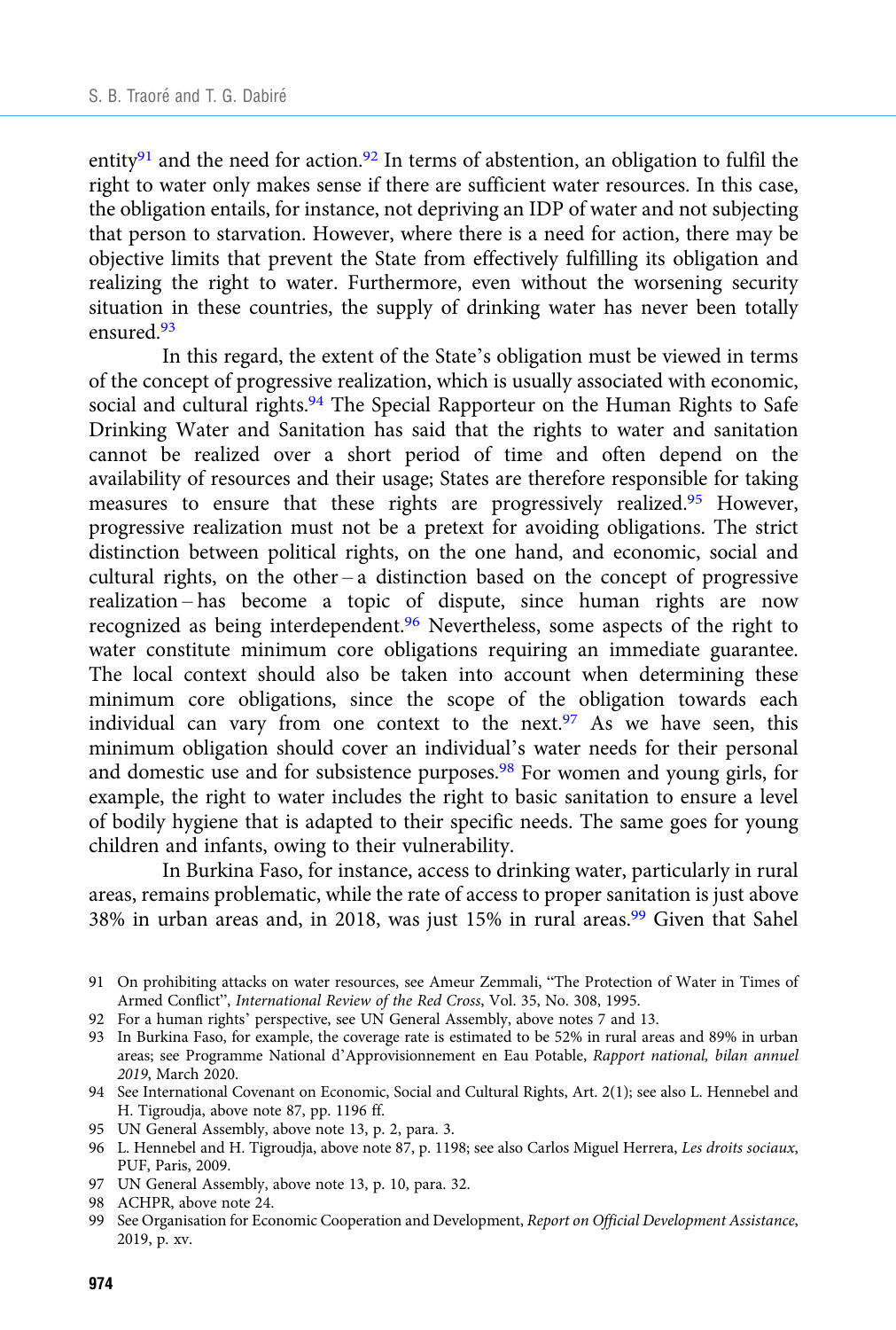States struggle to provide widespread access to water, realization of the right to water for IDPs is plagued with difficulties. Nevertheless, the State is required to use the maximum resources possible in order to realize the right to water, with the most vulnerable people taking priority. This involves the principles of effective use of the "maximum of the available resources" and "maximum allocation and usage".<sup>100</sup> The State's obligations to ensure transparent management of available resources and to combat practices such as corruption and embezzlement are particularly important in this regard. We know that these problems are widespread in the States in the Sahel region. As an example, in Burkina Faso, the Emergency Plan for the Sahel has faced criticism because its implementation only strengthened the population's perception that the funds were being poorly managed. Practices like these feed into the narrative of the armed groups, which seek to discredit State institutions in the eyes of the population.<sup>101</sup>

Let us now look at some possible solutions for a more effective realization of the right to water.

## Solutions for the effective realization of the right to water for internally displaced persons

There are both legal and operational measures that can be taken to ensure the effective realization of the right to water for IDPs. We will now look at these two types of measures in turn.

#### Legal measures

Firstly, the legal framework safeguarding IDPs in the States of the Sahel region needs to be strengthened. This can be achieved by incorporating international legal instruments specifically aimed at protecting IDPs into domestic law. In some of the Sahel States, some of the obligations set out in the Kampala Convention have already been transposed into domestic law.102 However, this legislation is insufficient, and there is an urgent need to adopt a comprehensive and inclusive law specifically concerning IDPs.<sup>103</sup> Domestic legislation implementing the Kampala Convention must go hand in hand with a national policy for the management of IDPs.

Integrating these international rules into domestic legislation will provide an institutional and legal guarantee of IDPs' rights. This, in turn, will help to ensure the justiciability of these rights within the domestic judicial system and

<sup>100</sup> UN General Assembly, above note 13, p. 2, para. 5 ff.

<sup>101</sup> Observatoire de la Démocratie et des Droits de l'Homme, above note 84, p. 12.

<sup>102</sup> For Burkina Faso, for example, see Act No. 012-2014/AN on the Prevention and Management of Risks, Humanitarian Crises and Disasters, 22 April 2014.

<sup>103</sup> See Sanwé Médard Kiénou, Étude de la compatibilité de la législation Burkinabè à la convention de Kampala. See Article 12 of Niger's Constitution: "Each individual has the right to life, to health, to physical and moral integrity, to a healthy and sufficient food supply, to drinking water, to education and instruction in the conditions specified by the law." See also Niger's Law No. 2018-74 on the Protection and Assistance of Internally Displaced Persons, 10 December 2018.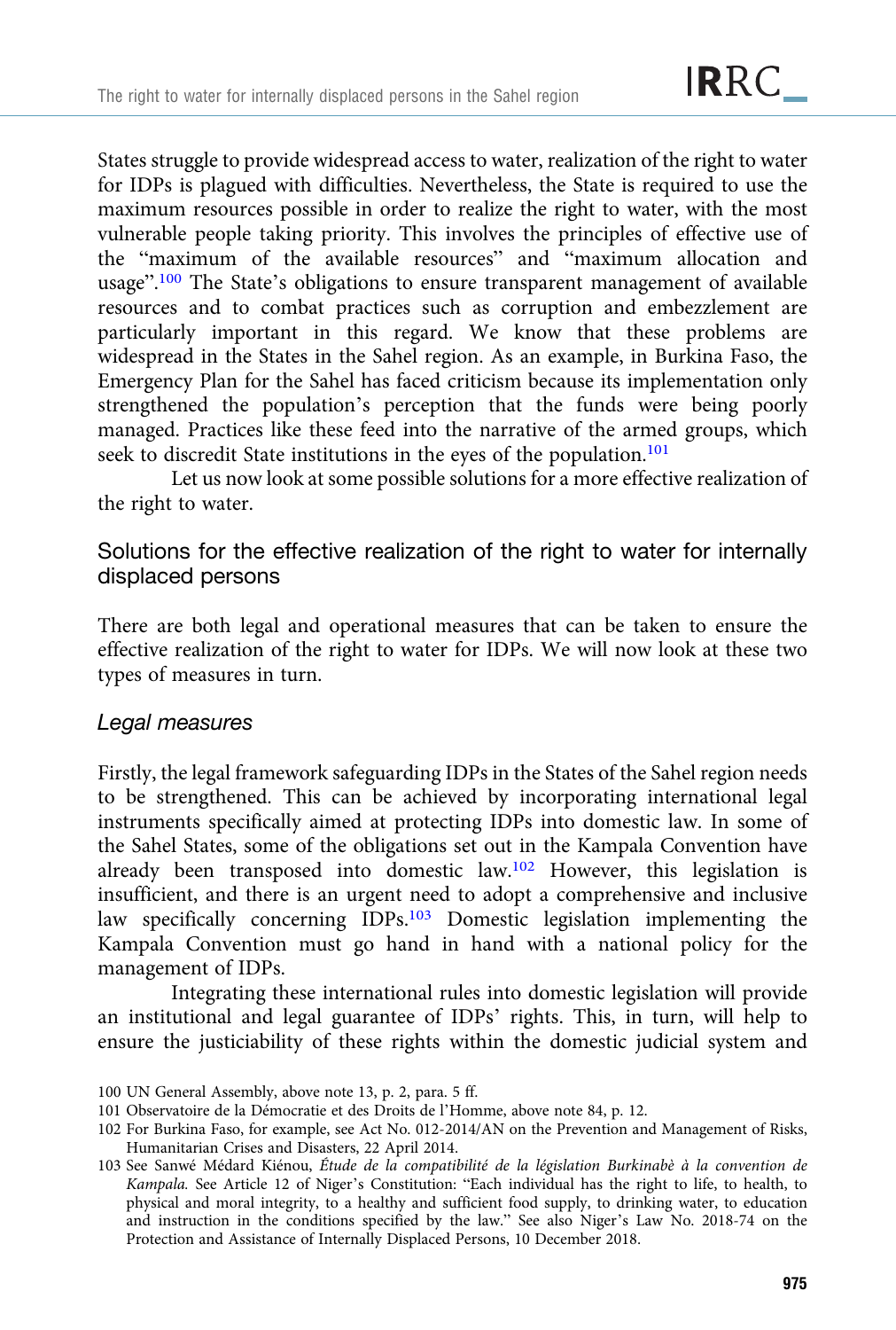other mechanisms. Some national judicial authorities have, for example, made direct reference to the UN Guiding Principles on Internal Displacement (Guiding Principles) when handing down their decisions; the Constitutional Court of Colombia is one example of this.104 In Sri Lanka, IDPs have cited the Guiding Principles in order to call for larger food rations, smaller but more regular food supplies, clean water and greater personal security.<sup>105</sup> The Constitutional Court of South Africa has also recognized the right to water, making reference to an international instrument.106 The ECtHR has often made reference to the Guiding Principles and has made them its own. One example is the *Dogan et al. v. Turkey* case, in which the judge made reference to Principles 18 and 28, relating to States' obligation to guarantee dignified living conditions for displaced people.<sup>107</sup> The right to water should be clearly established in the national constitutions of Sahel States, and the legal status and practical implications of this right should be reflected in domestic water-related legislation.<sup>108</sup> These legal instruments should establish the principle of water as a public good and also lay down the major principles governing access to water, including the need to take into consideration the most vulnerable people.

Another way in which rules-based mechanisms can be strengthened is through criminal sanctions for violations of the right to water of IDPs, particularly within the context of an armed conflict. IHL does not directly classify violations of the right to water as grave breaches of the Geneva Conventions. The Rome Statute of the International Criminal Court (ICC) partly fills this gap, as it considers certain attacks on the environment and other types of acts that could undermine the right to water of civilians as war crimes.<sup>109</sup> In non-international armed conflicts, certain violations of the right to water can fall within the category of grave breaches under common Article 3.110

Other violations of the laws and customs of war that are applicable to noninternational armed conflict and that constitute war crimes are also relevant here. The main ones are pillaging, the destruction of civilian objects and the contamination of water resources.111 In this regard, it is worth indicating that when submitting the request for an arrest warrant to be issued against President

- 105 Elizabeth Ferris, "Assessing the Impact of the Principles: An Unfinished Task", Forced Migration Review, December 2008, p. 10.
- 106 Constitutional Court of South Africa, Mazibuko and Others v. City of Johannesburg and Others, 2009.
- 107 ECtHR, Dogan et al. v. Turkey, Appl. No. 8803/02, Judgment, 29 June 2004, para. 154.
- 108 In Senegal, new water legislation was adopted in 2008 and new sanitation legislation in 2009, namely Law No. 2008-59 on the Organization of the Public Drinking Water Service and the Collective Sanitation of Domestic Wastewater, 24 September 2008, and the 2009 Sanitation Code.
- 109 Rome Statute of the International Criminal Court (Rome Statute), 1998, Art. 8(2)(b)(iv) on grave breaches.
- 110 For example, violence to life (depriving someone of water) or dignity.
- 111 See AP II, Art. 14; AP I, Arts 54, 55.

<sup>104</sup> UN General Assembly, Report of the Representative of the Secretary-General on the Human Rights of Internally Displaced Persons, Walter Kälin: Addendum: Mission to Colombia, UN Doc. A/HRC/4/38/ Add.3, 2007, paras 41, 42. See also Supreme Court of India, Virendra Gaur v. State of Haryana, 1995 (2) SCC 577, 1994; High Court of Rajasthan, L. K. Koolwal v. State of Rajasthan, AIR 1988 Raj, 1986, p. 146.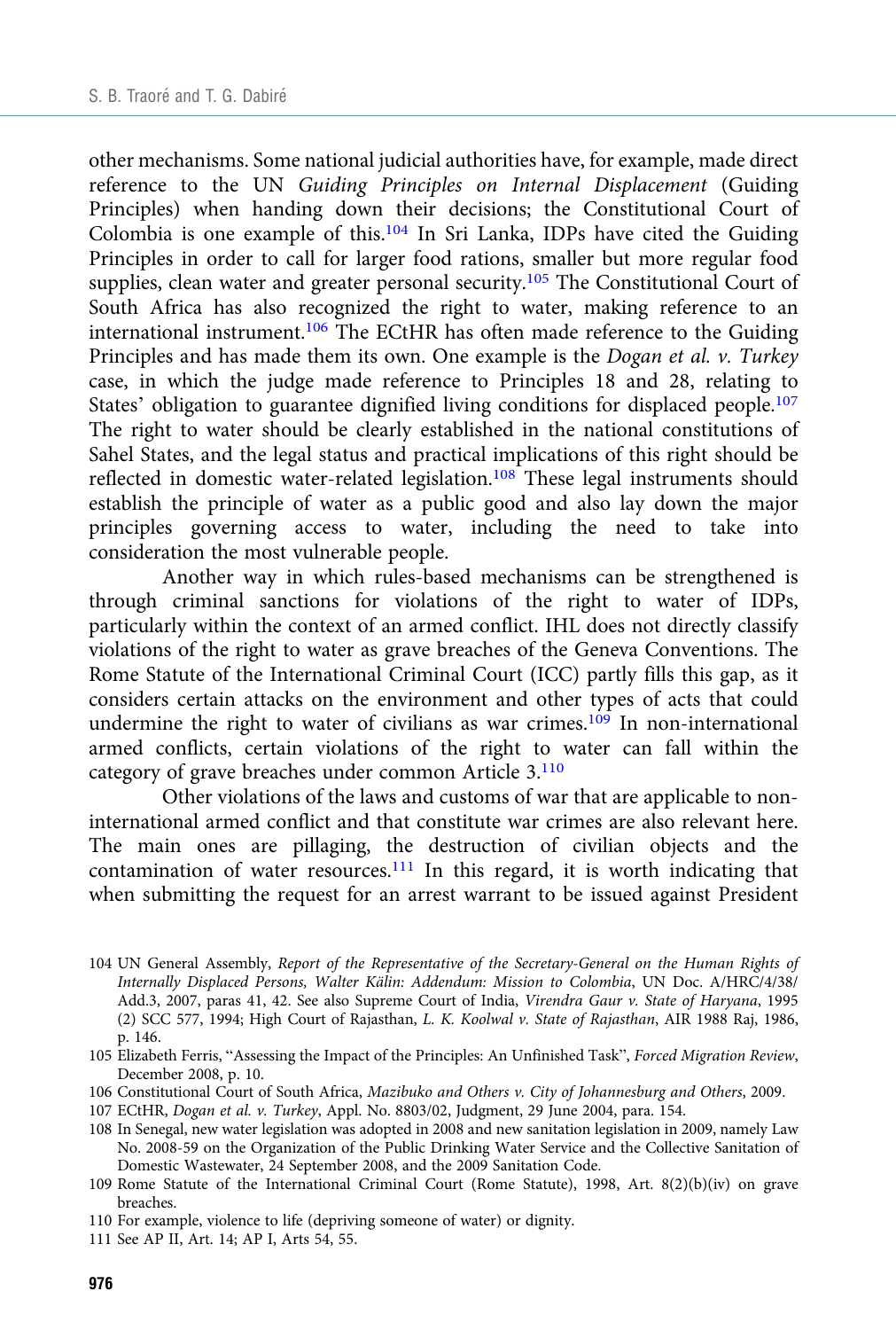Omar Al Bashir of Sudan, the Prosecutor's Office of the ICC made reference to the deprivation of the means of survival of the Fur, Masalit and Zaghawa civilian populations by government forces in Darfur. The accusations included the contamination of water resources, but under the crime of genocide.<sup>112</sup> The Pre-Trial Chamber did not, however, deem that there were reasonable grounds to believe that such contaminations were a core feature of the government forces' attacks and did not uphold the accusation of genocide in this regard.113 The decision nonetheless highlighted the gravity of attacks on water resources in a drought situation<sup>114</sup> and shows that acts which violate the right to water can lead to prosecution.

Nevertheless, as the ICC's competence is additional to that of the Sahel States, it is the States that have primary responsibility for setting out a legal framework to sanction (i.e., criminal, civil and administrative sanctions) violations of the right to water.115 These legal texts should also sanction the forcible displacement of civilian groups, which is the trigger that leads to all other violations of their rights.116 This approach to internal displacement in an armed conflict is a key component of IHL. The Kampala Convention adopts the same approach by laying down provisions aimed at preventing forced displacements regardless of the grounds.117 However, these legal solutions need to go hand in hand with operational measures.

#### Operational measures

As mentioned above, legal solutions alone are not enough; operational measures are also needed to ensure that IDPs are better cared for and their basic needs, such as water and sanitation, are met. This is first and foremost the responsibility of the State in which the forced displacement took place. It is important to underline that, from a legal standpoint, the existence of an armed conflict does not in any way release the State from its responsibility to safeguard individuals' rights and ensure that they are realized.118 It is therefore essential to re-deploy basic social services in affected areas, and the actions of States should include a non-military dimension as well as a military one. In the medium term, this could even entail fostering a dialogue with the armed groups in order to spare civilians the effects

- 112 ICC, The Prosecutor vs. Omar Hassan Ahmad Al Bashir, ICC-02/05-01/09, 2009.
- 113 Ibid., Decision on Application for Warrant, 4 March 2009, paras 91–98.
- 114 See, in particular, ibid., Dissenting Opinion of Judge Usacka.
- 115 Niger's Law No. 2018-74, above note 103, Art. 35, stipulates: "A prison sentence of no less than five years and no more than ten years and a fine of two million francs will be handed down to anyone who: 1) violates the rights of internally displaced people to live in satisfactory conditions of dignity, security, sanitation, nutrition, water, health and shelter in particular."
- 116 S. M. Kienou, above note 103, pp. 8 ff. See also Law No. 2018-74, above note 103, which sets out criminal sanctions for perpetrators of forced displacements (Art. 31).
- 117 See above note 50.
- 118 See UN Human Rights, above note 69, pp. 76–78; see also Hans-Joachim Heintze, "Recoupement de la protection des droits de l'Homme et du droit international humanitaire (DIH) dans les situations de crise et de conflit", Cultures & Conflits, No. 60, 2005.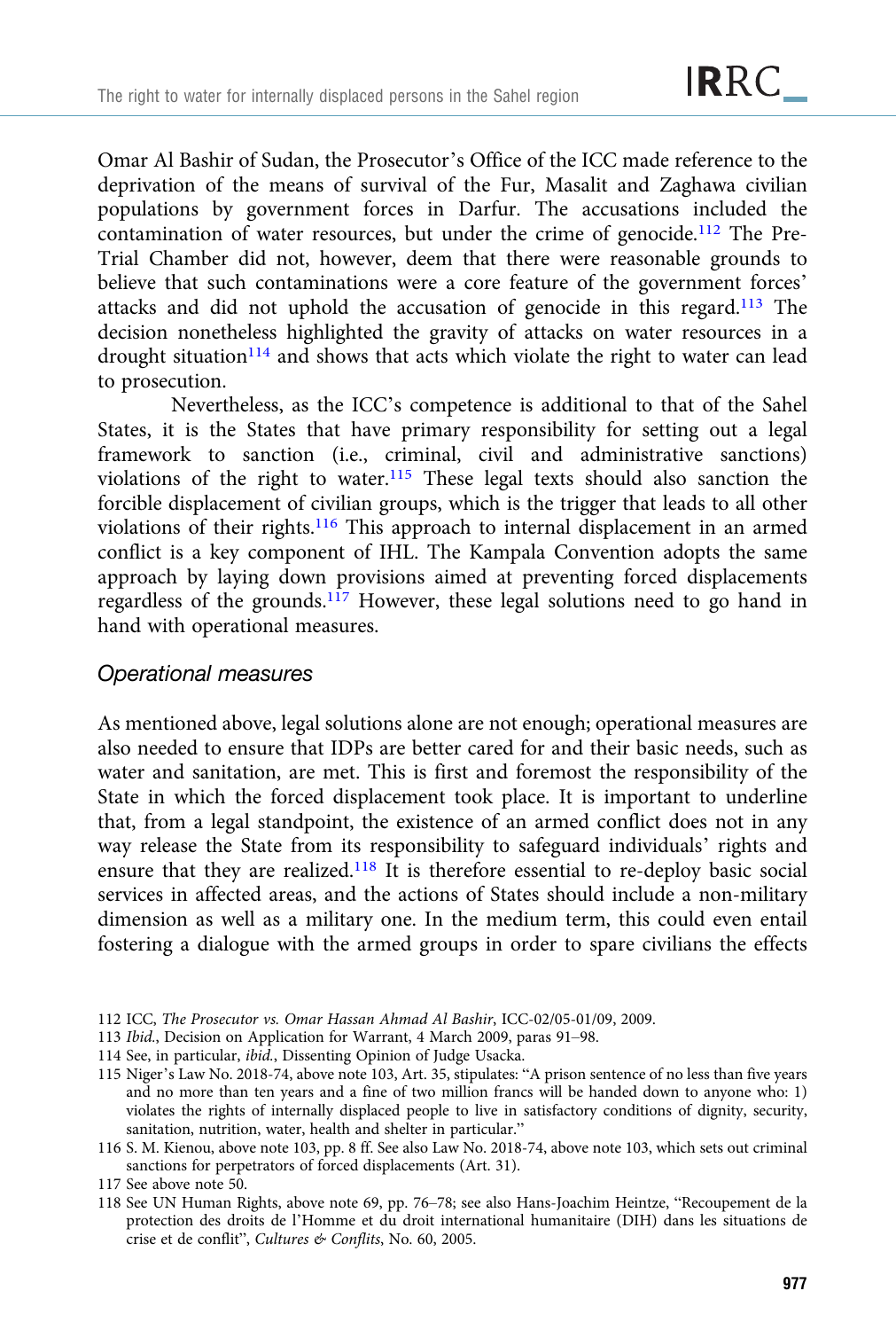of the conflicts in the region wherever possible.<sup>119</sup> However, the actions of the State alone are undoubtedly not enough. Alongside the State's response, it is important to involve other stakeholders, such as humanitarian organizations and international organizations.

#### The role of non-State humanitarian and security organizations

When it comes to the contribution of non-State humanitarian and security organizations in realizing the right to water for IDPs, the work of the International Committee of the Red Cross (ICRC) in the Sahel region warrants particular attention. The ICRC's right of humanitarian initiative, which is recognized both in international conventions – common Article 3 in the case of non-international armed conflicts – and through its long-standing international practice, means that it has a privileged position in this regard.<sup>120</sup> It is therefore not surprising that the ICRC has a strong presence in the region.

The work of such organizations must take a comprehensive approach. While particular attention should be paid to IDPs, it is important that the humanitarian response covers all individuals made vulnerable by the armed conflict. (Some people are unable to flee the effects of the conflict precisely because of their vulnerability – the elderly, sick people, etc.) This comprehensive approach, which is prioritized by the ICRC, $121$  also has the advantage of preventing tensions between displaced people and local communities,<sup>122</sup> and it thereby ensures that the needs of displaced people can be more broadly met, as the majority of these individuals are hosted by local people themselves rather than in displacement camps.<sup>123</sup> This approach has also been adopted by the International Law Commission. Furthermore, neutral humanitarian organizations can serve as a bridge for dialogue with States and can convince armed groups to accept humanitarian aid, including water supplies for people in areas under the armed groups' control. In the same vein, the role of peacekeeping missions, such as MINUSMA in Mali, can include the provision of water to IDPs. The mandate of protecting the civilian population can easily be interpreted in this way.<sup>124</sup>

- 120 Although the ICRC has a broader mandate, both in international and non-international armed conflicts (such as those in the Sahel), its right of humanitarian initiative is clearly recognized in common Article 3, which expressly mentions the ICRC as a humanitarian organization.
- 121 Jakob Kellenberger, "The ICRC's Response to Internal Displacement: Strengths, Challenges and Constraints", International Review of the Red Cross, Vol. 91, No. 875, 2009, pp. 476–478.
- 122 These tensions sometimes arise because local people think that people in displacement camps are in a better situation due to the State and international aid they receive. When there is widespread poverty, these frustrations among the local community are understandable.
- 123 In Burkina Faso, for instance, in 2019, 59% of displaced people lived in the host community, 35% in individual housing, 4% in makeshift housing and 1% in collective centres: see UNHCR, Burkina Faso: Évaluation en temps réel de l'opération de l'UNHCR et du Gouvernement sur les personnes déplacées internes 2019, 2019, p. 3.
- 124 The obligation for parties to an armed conflict to comply with IHL implies an obligation to afford civilians with due protection, in particular by guaranteeing their fundamental rights, including the right to water; see ICRC Customary Law Study, above note 47, Rule 139. The obligation of multinational peacekeeping forces to ensure compliance with IHL also implies that those peacekeeping forces should ensures that

<sup>119</sup> International Crisis Group, above note 82, p. 29.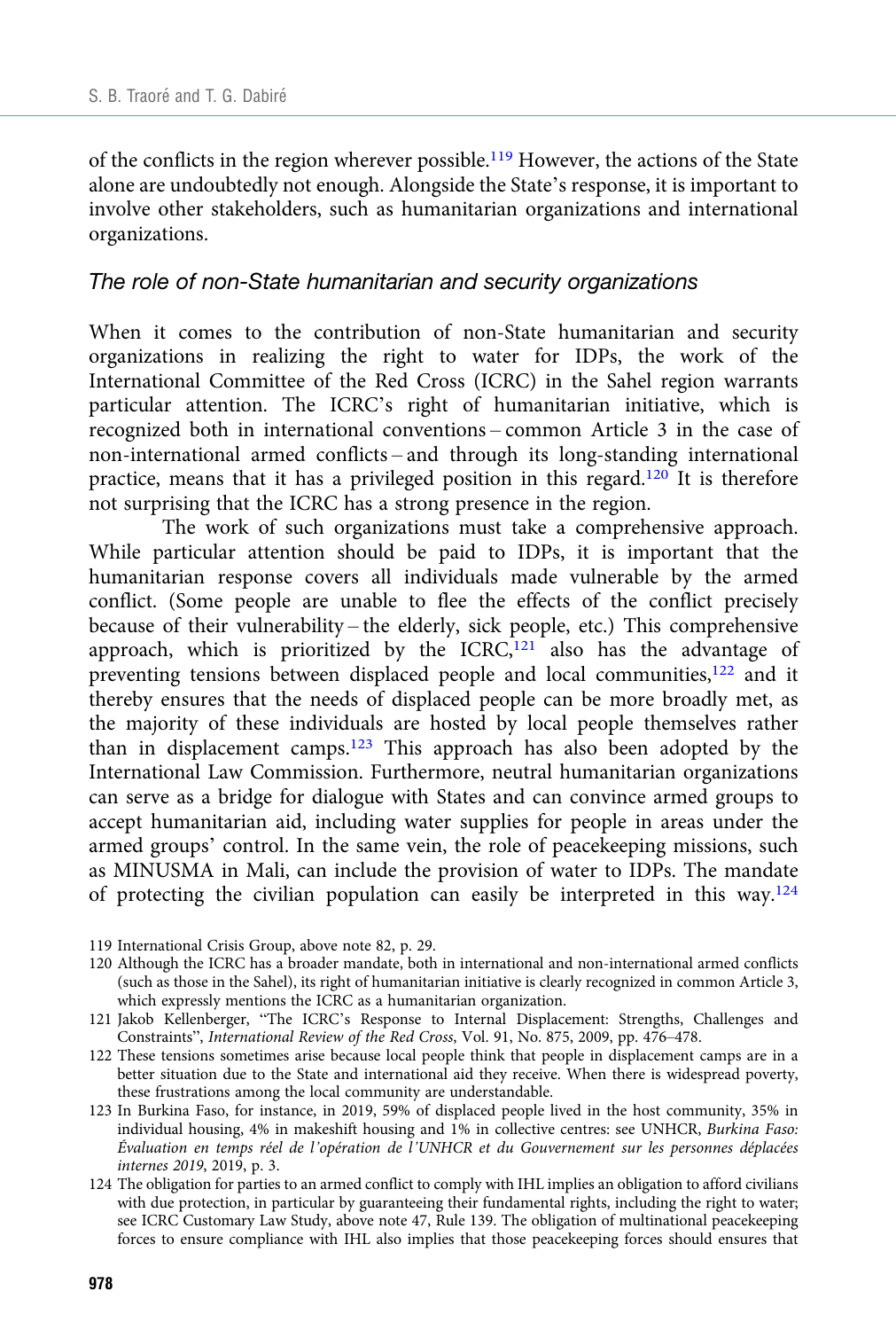Moreover, the G5 Sahel Joint Force, whose mandate includes aspects of "development" in addition to military action,<sup>125</sup> could be used for this type of rapid response.<sup>126</sup>

In addition, water should be a key component of the structural response, with a view to restoring peace and returning IDPs to their homes. In the Sahel region, the likelihood of having access to water is a decisive factor in IDPs' decisions to return home. The issue of returning home was highlighted by the ACHPR in the case of Sudan Human Rights Organization and Centre on Housing Rights and Evictions (COHRE) v. Sudan.<sup>127</sup> The case relates to almost exactly the same events as those cited above in relation to the arrest warrant for President Al Bashir before the ICC. In the ACHPR case, the claimants, who were from Darfur, were victims, inter alia, of the destruction of water infrastructure and the poisoning of certain wells. Noting a series of violations – including of the right to water – by Sudan's head of State, the ACHPR considered that the restoration of water infrastructure was one of the measures to be taken by the State and was a condition for the safe and dignified return of IDPs.<sup>128</sup>

In Botswana, where water is not as scarce as it is in Darfur and the Sahel, the courts came to the same conclusion concerning the return of the indigenous Bushmen population. They considered that access to water was one of the conditions relating to the Bushmen's right to return to their ancestral lands.<sup>129</sup> As such, in a situation of armed conflict like that in the Sahel, the right to water and the protection of water resources should be an important component of any peace deals with armed groups.130

# **Conclusion**

We can make two conclusive remarks based on the above analysis. Firstly, while IHL does not stricto sensu confer a right to water on IDPs directly and explicitly, the inclusion of this group in the category of civilians means that IHL safeguards their right to water indirectly and implicitly through the general protection afforded to civilians and civilian objects during armed conflicts. We can therefore

civilians' fundamental rights, including the right to water, are fulfilled: see ICRC, International Humanitarian Law, Handbook for Parliamentarians No. 25, 2016, pp. 30–31. See also ICRC, "Internally Displaced Persons and International Humanitarian Law", fact sheet, Geneva, 2017, available at: [https://www.icrc.org/en/document/internally-displaced-persons-and-international-humanitarian-law](http://www.icrc.org/fr/document/personnes-deplacees-linterieur-de-leur-propre-pays-et-droit-international-humanitaire)[factsheet;](http://www.icrc.org/fr/document/personnes-deplacees-linterieur-de-leur-propre-pays-et-droit-international-humanitaire) Inter-Parliamentary Union and UNHCR, Internal Displacement: Responsibility and Action, Handbook for Parliamentarians No. 20, 2013, available at: [http://archive.ipu.org/PDF/publications/](http://archive.ipu.org/PDF/publications/Displacement-e.pdf) [Displacement-e.pdf](http://archive.ipu.org/PDF/publications/Displacement-e.pdf).

<sup>125</sup> See Convention on the Creation of the G5 Sahel Joint Force, 19 December 2014, Arts 4, 5.

<sup>126</sup> See ILC, above note 61, Principle 8.

<sup>127</sup> ACHPR, Sudan Human Rights Organization and Centre on Housing Rights and Evictions (COHRE) v. Sudan, 279/03–296/05, 2009.

<sup>128</sup> Ibid., para. 229.

<sup>129</sup> Court of Appeal of Botswana, Ruling of 27 January 2011 Upholding the Decision of 21 July 2010.

<sup>130</sup> See ILC, above note 61, Principle 23; see also Global High-Level Panel on Water and Peace, Think-Tank Roundtable Report: The Protection of Water During and After Armed Conflicts, Geneva, 2016, p. 11.